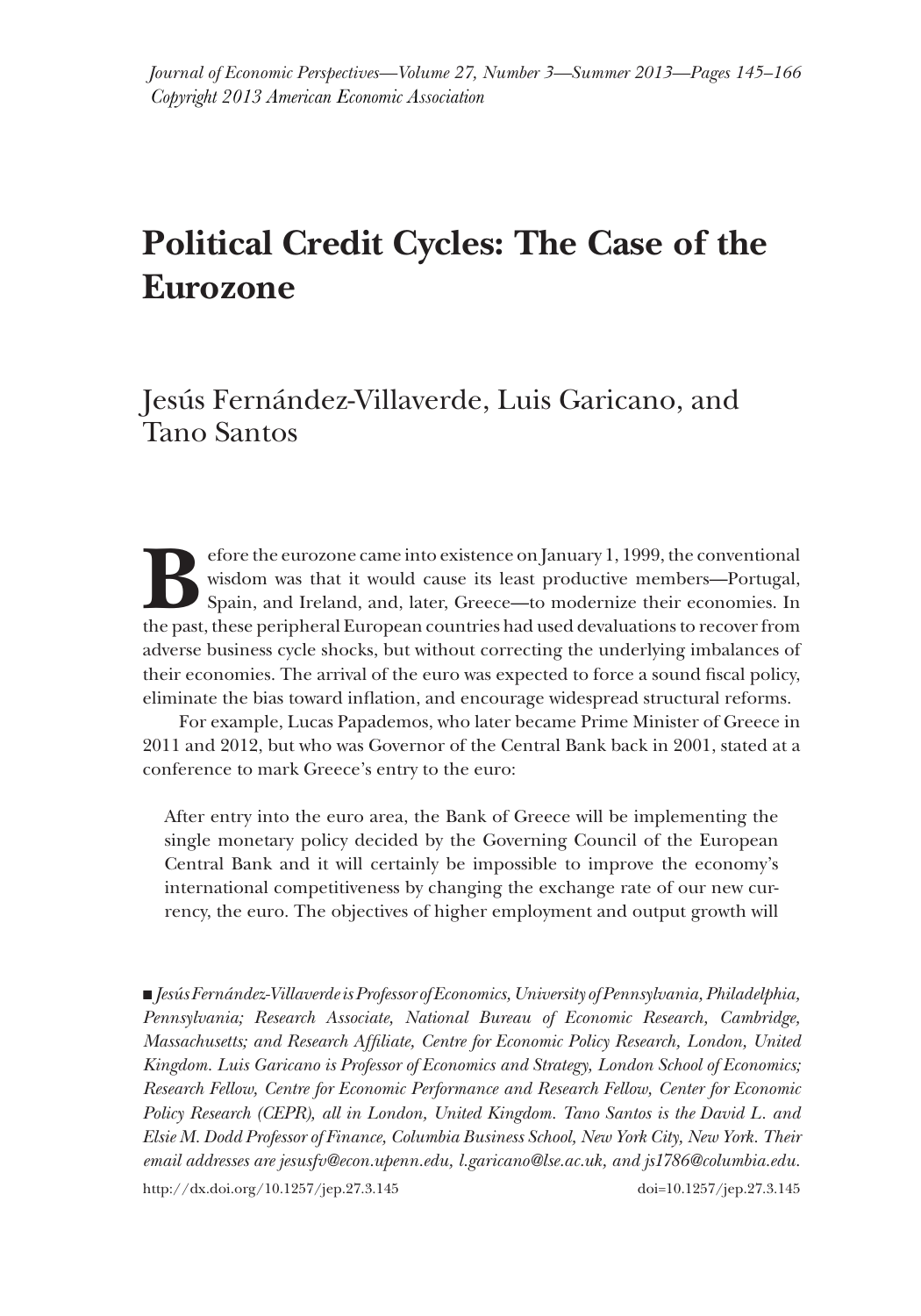therefore have to be pursued through structural reforms and fiscal measures aimed at enhancing international competitiveness by increasing productivity, improving the quality of Greek goods and services and securing price stability (Papademos 2001, p. xxxvii).

A number of academic authors made similar predictions. For instance, Bentolila and Saint-Paul (2000) wrote: "Indeed the conventional wisdom is that EMU [economic and monetary union] will eventually remove some barriers to reform." Bean (1998) argued that, once monetary and fiscal policies were out of the hands of governments, they would have no alternative but to carry out reforms.

The elimination of exchange rate risk, an accommodative monetary policy, and the worldwide ease in financial conditions resulted in a large drop in interest rates and a rush of financing into the peripheral countries, which traditionally had been deprived of capital. [Figure 1](#page-2-0) shows the convergence in interest rates, which resulted in much lower interest rates for Ireland, Greece, Spain, and Portugal—indeed, they became able to borrow at German-level interest rates. This paper argues that, as the euro facilitated large flows of capital and a financial bubble in peripheral countries, economic reforms were abandoned, institutions deteriorated, the response to the credit bubble was delayed, and the growth prospects of these countries declined.<sup>1</sup>

In the next section, we explore the two main channels through which these large inflows of capital led to the abandonment of economic reforms. First, these capital inflows relaxed the economic constraints under which agents were acting, thus reducing the pressure for reforms. Second, they made it harder for principals to extract signals about who was performing well or poorly. When all banks are delivering great profits, all managers look competent; when all countries are delivering the public goods demanded by voters, all governments look efficient. As a result, bad agents are not fired, incompetent managers keep their jobs, and inefficient governments are reelected. The efforts to reform key institutions that burden long-run growth, such as rigid labor markets, monopolized product markets, failed educational systems, or hugely distortionary tax systems plagued by tax evasion, were abandoned or even reversed. It is often argued that the inflow of capital to the peripheral countries led to a number of difficulties, such as a debt overhang from excessive borrowing. But in our view, the reform reversal and institutional deterioration suffered by these countries are likely to have the largest negative consequences for growth.

<sup>&</sup>lt;sup>1</sup> Although there are alternative explanations for the euro crisis, the view that the credit bubble itself is the source of the disturbance is hard to counter. Lane and McQuade (2012) report a strong correlation between net debt flows and domestic credit: the ability of banks to raise external finance was crucial in allowing lending to increase faster than deposits, helping to finance construction booms and public debt. Similarly, Lane (2012) documents how the nontraded sector expanded strongly in the deficit countries, such as Greece, Spain, and Ireland, while it contracted in surplus countries, such as Germany. Our reading of the evidence is thus that the causality mainly runs from the credit bubble to the real changes and not in the opposite direction.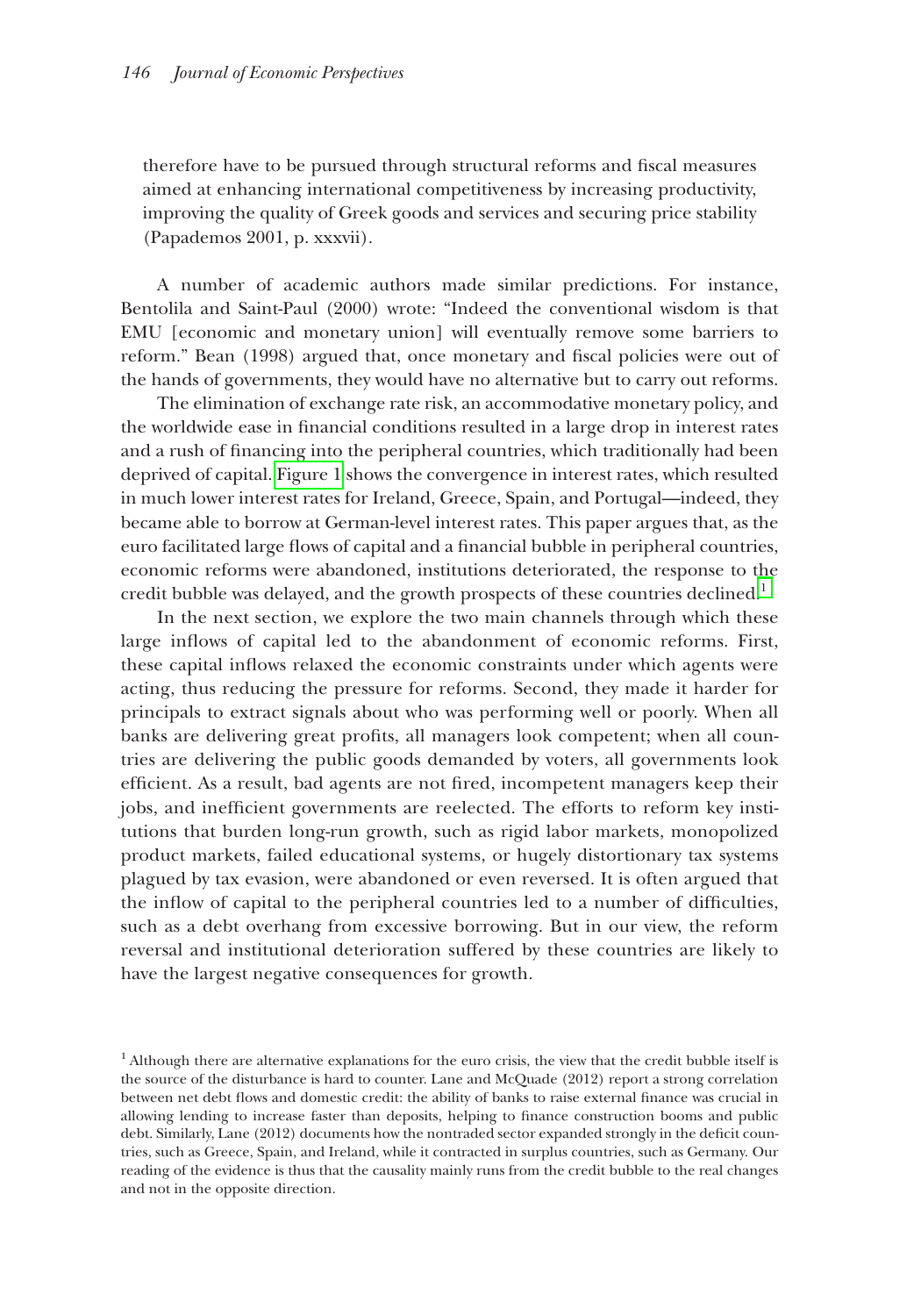<span id="page-2-0"></span>*Figure 1* **Convergence in Yield for Government Bonds** *(10 year yields in percent; monthly from 1993M01 to 2005M12)*



*Source:* Eurostat.

We discuss how these dynamics played out in distinctive ways in five specific countries. The first four countries—Spain, Ireland, Greece, and Portugal—are the four countries with some bailout programs from the European Union as of early 2013. In these countries, instead of the euro leading to a modernization of peripheral Europe, it became the sedative against any reform. While we believe that similar dynamics operate in other countries, such as Italy and France, we will not explore those examples here. By way of contrast, we then turn to a discussion of Germany, which did not enjoy a loosening of its financing conditions as a result of the euro. Faced with a limited margin of maneuver and a stagnant economy, Germany chose the path of structural reforms, and as a result, the underlying divergence in economic policies and institutions between Germany and the other four countries discussed here increased, rather than diminished, as a result of the dynamics induced by the euro.

#### **The Political Economy of Reforms, Institutions, and Monetary Unions**

The euro project had four goals (see James, 2012, for a historical narrative): 1) to build a unified European identity; 2) to eliminate nominal exchange rate fluctuations and the imbalances that those could create (and in particular, to channel the export dynamism that Germany had displayed since the 1960s); 3) to create a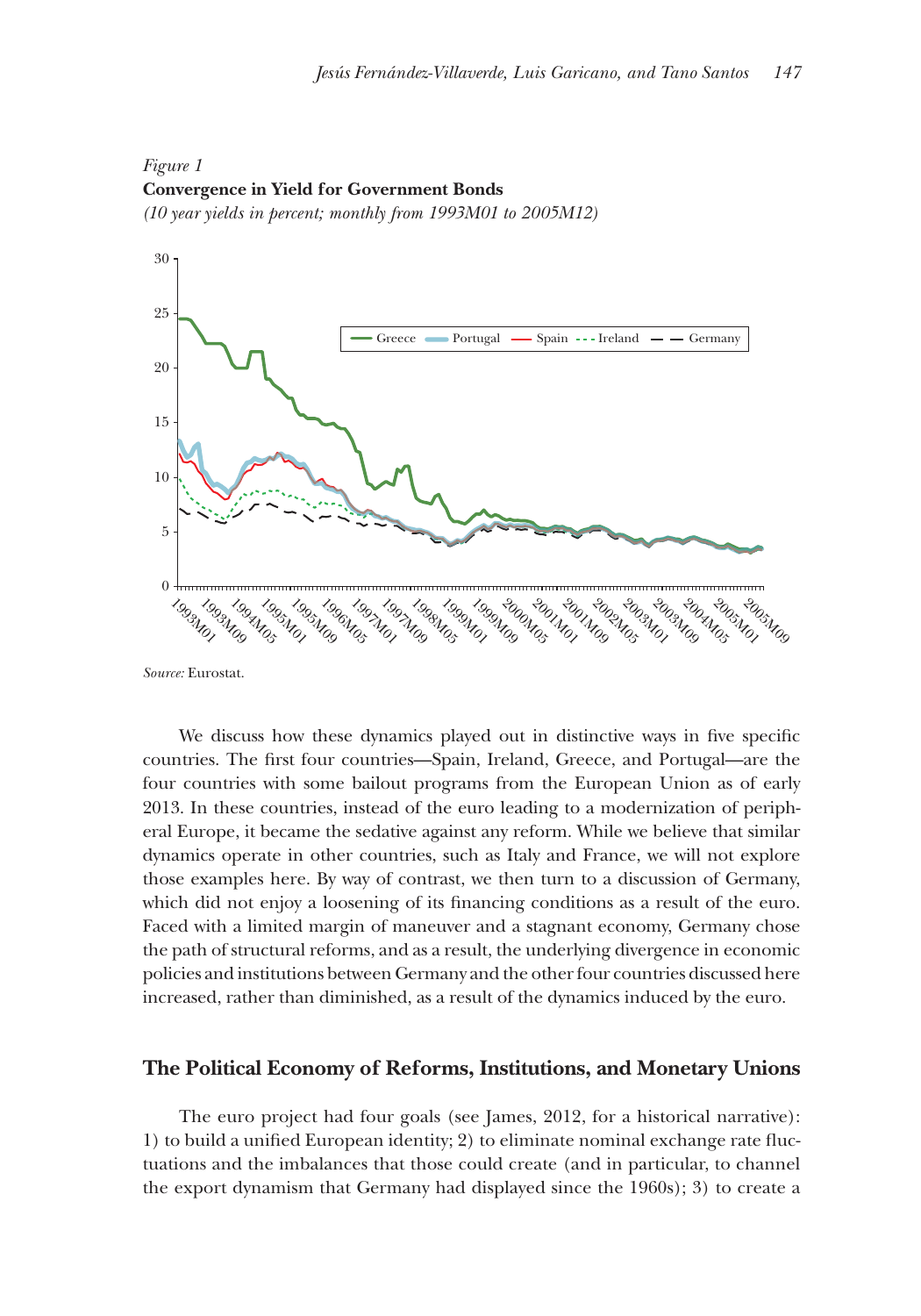monetary authority isolated from political pressures; and 4) to broaden support for structural, supply-side reforms to improve Europe's growth rate. This fourth goal is the main focus of this paper. The main channel through which a monetary union was thought to affect the political economy of reform was by imposing additional constraints on monetary and fiscal policy. In fact, the steep drop in interest rates in the peripheral countries allowed by the euro meant that the budget constraints that these countries faced were loosened, rather than tightened. Moreover, the resulting financial bubble fueled the deterioration of governance and of the institutional arrangements on the euro periphery. Because of this deterioration, the euro may have led to a persistently negative impact on those peripheral countries.

How does an irrevocably fixed exchange rate regime affect the political economy of reform? How does financial integration, and the ensuing credit boom, alter this logic? And how persistent are these effects?

#### **The Arguments 15 Years Ago: Reforms under Fixed Exchange Rates**

The debate on the euro typically focused on how the new currency would affect trade, macroeconomic performance, and international finance, but it largely ignored the political economy channel, which in retrospect proved to be crucial. The pre-euro literature that touched on these issues (summarized in Bean 1998) presented two political economy reasons why the euro would facilitate structural reforms. First, governments with less ability to use demand-side policies to lower unemployment would have no choice but to use structural reforms as a substitute. Second, the euro would increase the market discipline on government borrowing because investors would be able to compare investment opportunities across countries without concern for exchange rate risk. The 1989 Delors Report that informed the creation of the euro expected this market discipline to be even more formidable than the formal constraints of the Maastricht Treaty.

Some researchers did worry that the opposite effect might occur. The absence of an accommodating monetary and fiscal policy would mean that structural reforms would have to be undertaken "without anesthesia," increasing the pain that must be endured by losers and making it less likely that the reforms could be implemented. Chari and Kehoe (2008) also pointed out the danger of "free-riding" in a monetary union. Given that the effects of labor market policies, bank supervision, or fiscal policy of an individual country could negatively affect the welfare of the entire union, the monetary authority could be forced, by the uncoordinated action of its members acting individually, to generate high inflation.

However, during its first years, the euro played a very different role than the ones predicted by much of the literature: instead of tightening government budget constraints, it loosened them—and, thus, gave national governments a tool to avoid painful reforms.

#### **Booms, Reforms, and Information Extraction: Selection and Incentives**

The euro caused a gigantic credit inflow to the peripheral countries. As Figure 2 shows, while Ireland, Greece, Spain, and Portugal all started the millennium with hows, while Ireland, Greece, Spain, and Portugal all started the millennium with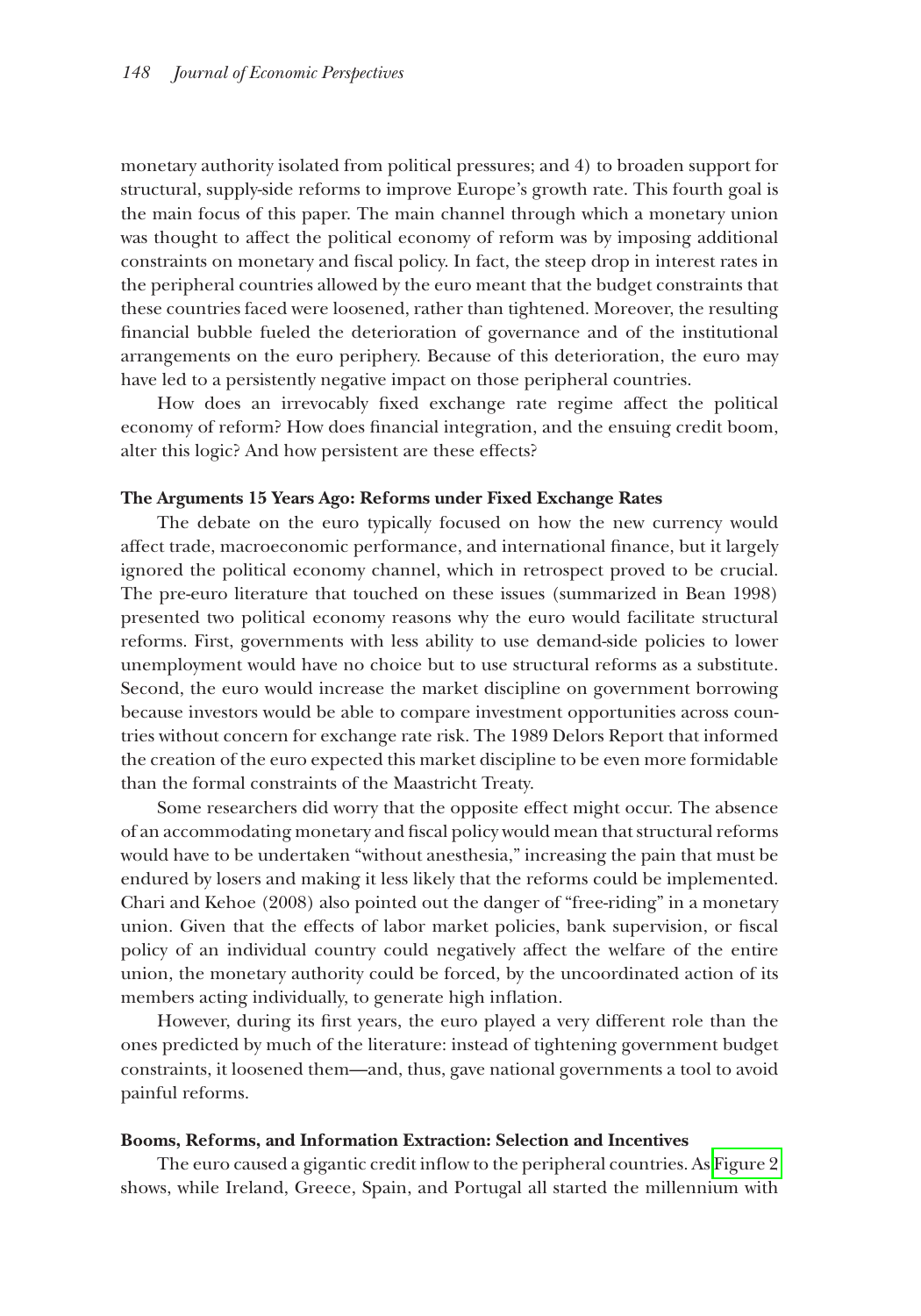

# <span id="page-4-0"></span>*Figure 2* **External Indebtedness**

*(net international investment position as a percentage of GDP)*

*Source:* Eurostat.

sustainable external debt positions, by 2010 all four countries had reached net external debt (the value of the domestic assets owned by foreigners less the value of the assets that nationals owns abroad) close to 100 percent of GDP, through the accumulation of either public (Greece and Portugal) or private (Spain and Ireland) debt. These unprecedented financial booms allowed these countries to expand their public budgets, paying for this either directly through historically cheap debt issuance, as in Greece or Portugal, or through the tax revenue related to the real estate bubble, as in Spain and Ireland.

The consequences for economic reform of such a windfall would not have surprised researchers studying foreign aid. Alesina and Drazen (1991) have argued that the political decision process for economic reform is a war of attrition in which hat the political decision process for economic reform is a war of attrition in which all groups try to delay the reform (with a cost to all) until one group has no more "budget" and gives up, bearing the largest cost. Casella and Eichengreen (1996) budget" and gives up, bearing the largest cost. Casella and Eichengreen (1996) show that, in this context, foreign aid will delay concessions and reforms. Svensson how that, in this context, foreign aid will delay concessions and reforms. Svensson  $(1999)$ , in a game-theoretic model, shows that any windfall (including aid) increases rent-seeking and reduces productive public spending, and he presents empirical evidence (see also Drazen 2000) consistent with the proposition that aid delays reforms. Vamvakidis (2007) extends these arguments to the case of financial booms: he uses a panel of 81 developing and emerging countries to show that increases in external debt are correlated with slowdowns in economic reforms.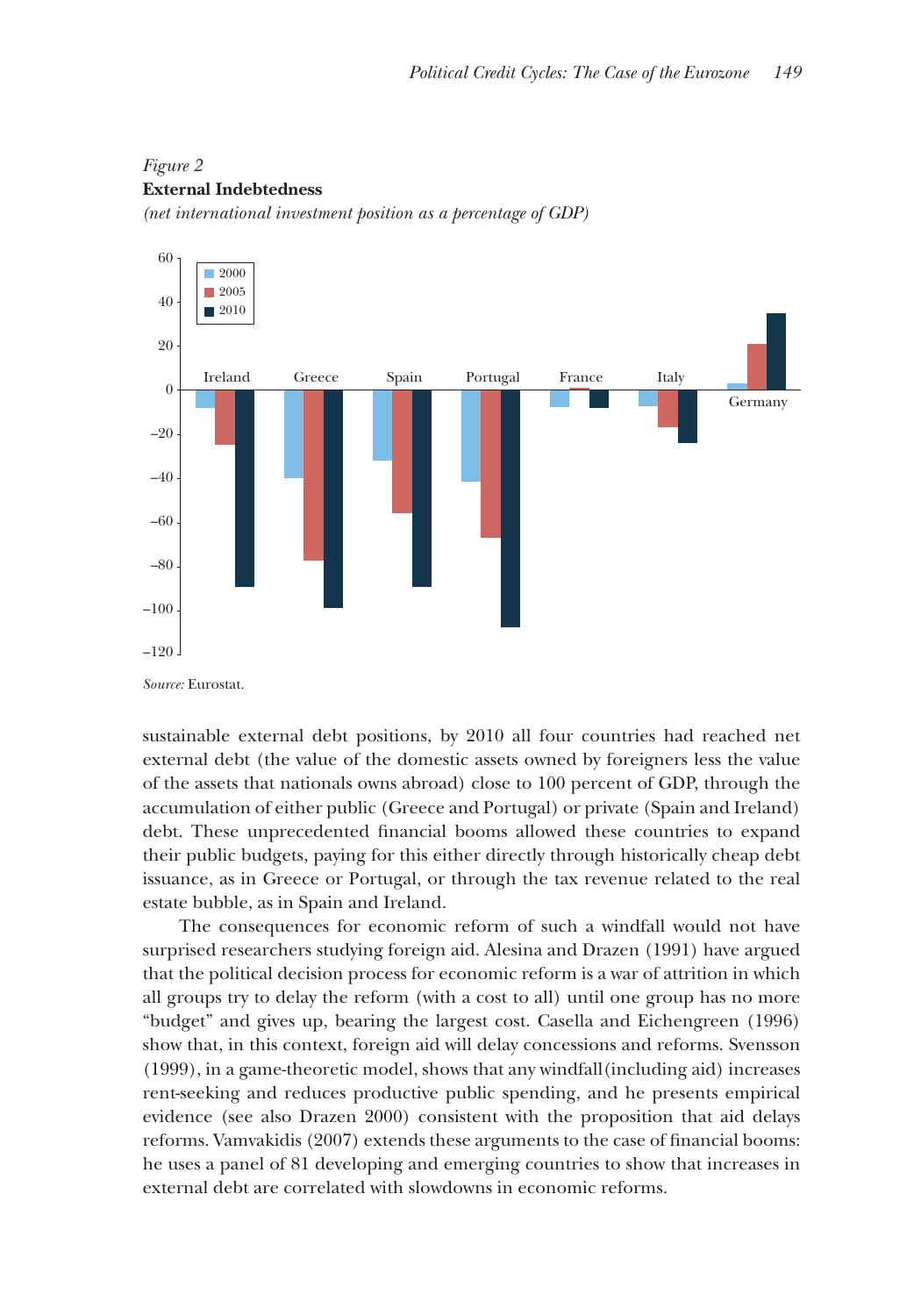We propose here a second channel linking a financial boom to the political economy of reform, unrelated to the "tightness" of the budget constraints: through its effect on the ability of principals to extract performance information on both financial institutions and governmental agencies.<sup>2</sup> It is hard to obtain good signals of performance in a bubble. As Warren Buffet famously put it, "You never know f performance in a bubble. As Warren Buffet famously put it, "You never know who's swimming naked until the tide goes out." During a bubble, accountability is lost. A manager of a savings bank (a *caja*) in Spain, or of a Greek pension fund, can make bad decisions without negative short-run consequences, because rising asset prices hide their mistakes. Managers and politicians understand that, thanks to the bubble, they can extract more rents without fear of punishment. Consequently, governance deteriorates and weak institutions become weaker.

To understand this mechanism, one can view the quality of governance as a stock of intangible capital. Voters, shareholders, lenders, and other interested parties invest in this stock of governance capital when they imperfectly observe a sequence of actions by the agent and a sequence of outcomes and then infer how good the agent is. Without such investment, the stock of governance depreciates. Governance can be thought of as a stock because it has a persistent effect. For example, bad decisions lead to more bad decisions: naming someone to a bank board without background in banking but who is politically well-connected leads to persistent low governance as he stuffs the board with like-minded individuals more interested in repaying the favor than in monitoring the bank's financial statements.

In this context, a financial boom makes signal extraction harder because all observed outcomes are positive. This increased difficulty of signal extraction has negative consequences for selection as bad agents are not fired. When a crisis hits and there is an acute need for quality leadership, it is less likely to be available. Negative consequences for incentives also arise. When there is a lower probability of underperformance being detected, agents exert less effort.

There are three additional factors that will amplify these mechanisms. First, when downside risk is perceived as being capped by quasi–sovereign-guarantees by the other member states of the monetary union, both on states (Greece and Portugal) and on banks or savings institutions (Spain and Ireland), voters, shareholders, and investors worry less about losses and decrease their investment in monitoring. Second, during the boom times, agents have considerable discretion over the timing of payoffs and can choose to generate large positive payoffs up front and postpone the negative ones. For instance, bank managers can issue highly risky loans that deliver high yields in the short run and that will only become nonperforming years later. Politicians can implement popular spending programs that, while initially cheap, have costs that will escalate over time. Third, signal extraction may be harder when economic activity is concentrated in real estate or finance, rather than in manufacturing, because measuring the fundamentals of output and productivity is harder in both of these fields. Finally, behavioral biases

<sup>2</sup> In a working paper, we present a fuller description of the basic equations of such a model and of the underlying mechanisms (Fernández-Villaverde, Garicano, and Santos 2013).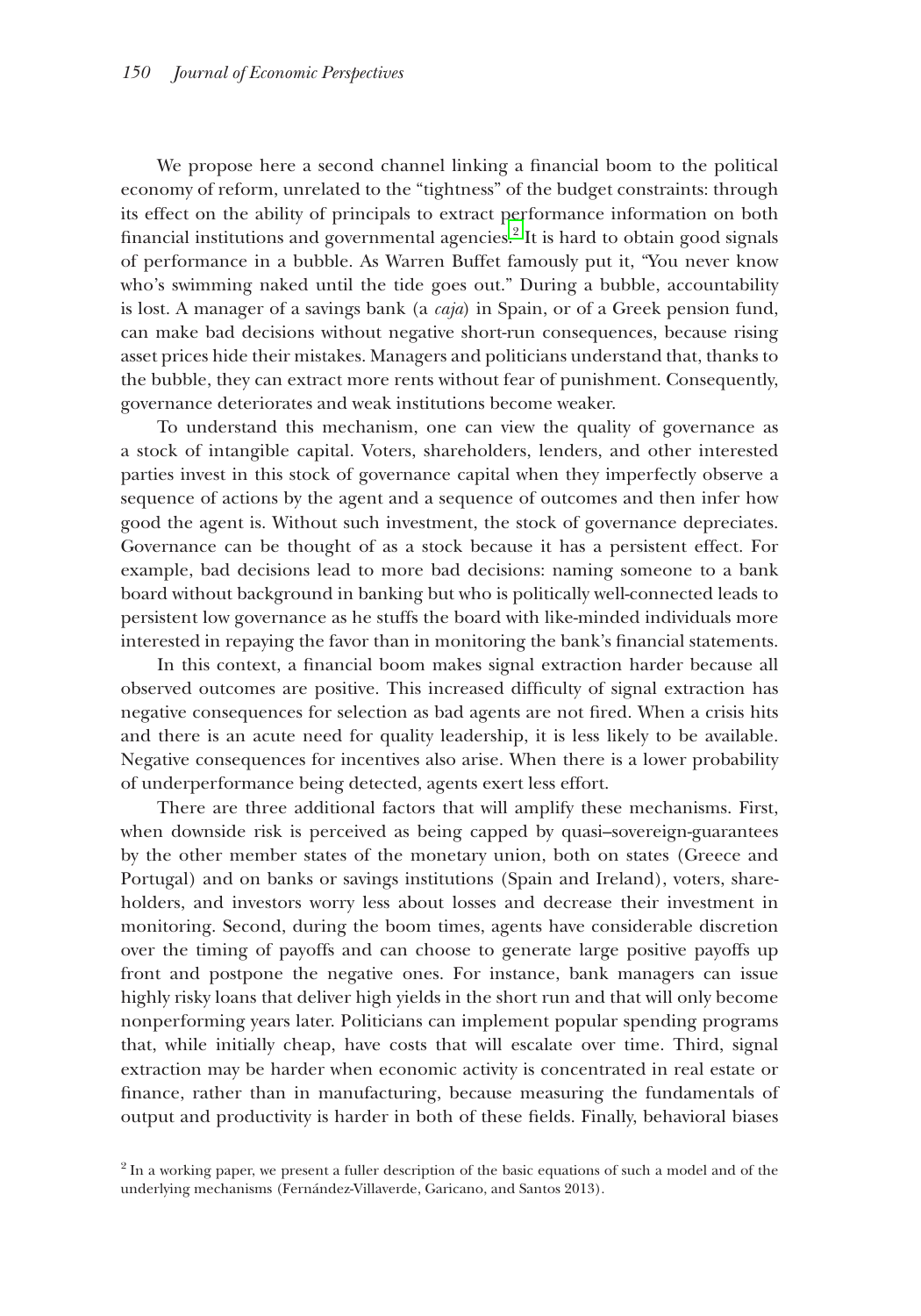also contribute to the difficulty in providing appropriate incentives during booms. Agents observe positive outcomes and become overconfident about their abilities and more likely to overreach.

In short, booms cause the quality of the available signals of performance to deteriorate for a number of reasons—statistical, strategic, and behavioral—and, as a result, governance deteriorates as well. Our next step is to argue how this deterioration makes the effects of a negative macroeconomic shock more persistent.

#### **Persistence of the Effects of Bubbles on Governance and Performance: Causes and Channels**

It is not immediately obvious why a country's ability to borrow at low nominal interest rates would lead to persistently lower growth rates. But here are four possible reasons.

First, governments that can borrow freely are more likely to waste resources on investments such as airports in the middle of nowhere. Some classic examples are the grandiose investments of oil producers in the 1970s (Gelb 1988). These unproductive expenditures create persistently lower growth since they involve multiyear commitments that must be funded through future distortionary taxation.

Second, countries with easy access to capital suffer a variant of the "Dutch disease" (Sachs and Warner 1995). The credit bubble induces relative price changes that shift the allocation of physical and human capital toward activities such as construction investment and away from the production of tradable goods. While some of the physical inputs can be moved back to the tradable goods sector after the bubble explodes, others are sector-specific and have little scrap value. Human capital investments (or the lack thereof) are sticky, too. In the European periphery, a large part of the work force is simply too poorly prepared to function in a knowledge economy.

Third, the literature on financial frictions has argued that the recovery from financial crisis is inherently slow because agents suffer from a debt overhang in which all sectors of the economy need to deleverage (Bernanke, Gertler, and Gilchrist 1999; Reinhart and Rogoff 2009).

Fourth, a bubble can lead, as we argued above, to a deterioration in economic policy and institutions so that the political economy of finance booms itself becomes a drag on recovery. Debt buys time and can be used to postpone reforms. Lowquality agents are in place throughout the economy, and they will employ every trick imaginable to stay in place (after all, for some of them, staying in power may be the only realistic alternative to a prison term). When politicians dismantle the human capital of a central bank to better make it a servant of their own interests, it takes years to rebuild the institution. Similarly, bad management at the top of a firm damages the quality of middle management.

Moreover, weakened institutions affect the political-economic equilibrium by strengthening the forces against reform and providing few rewards for those in favor of reform. Normally, a group's political success reflects its economic success: if a group grows, its lobby power will be larger and it will be able to push for institutions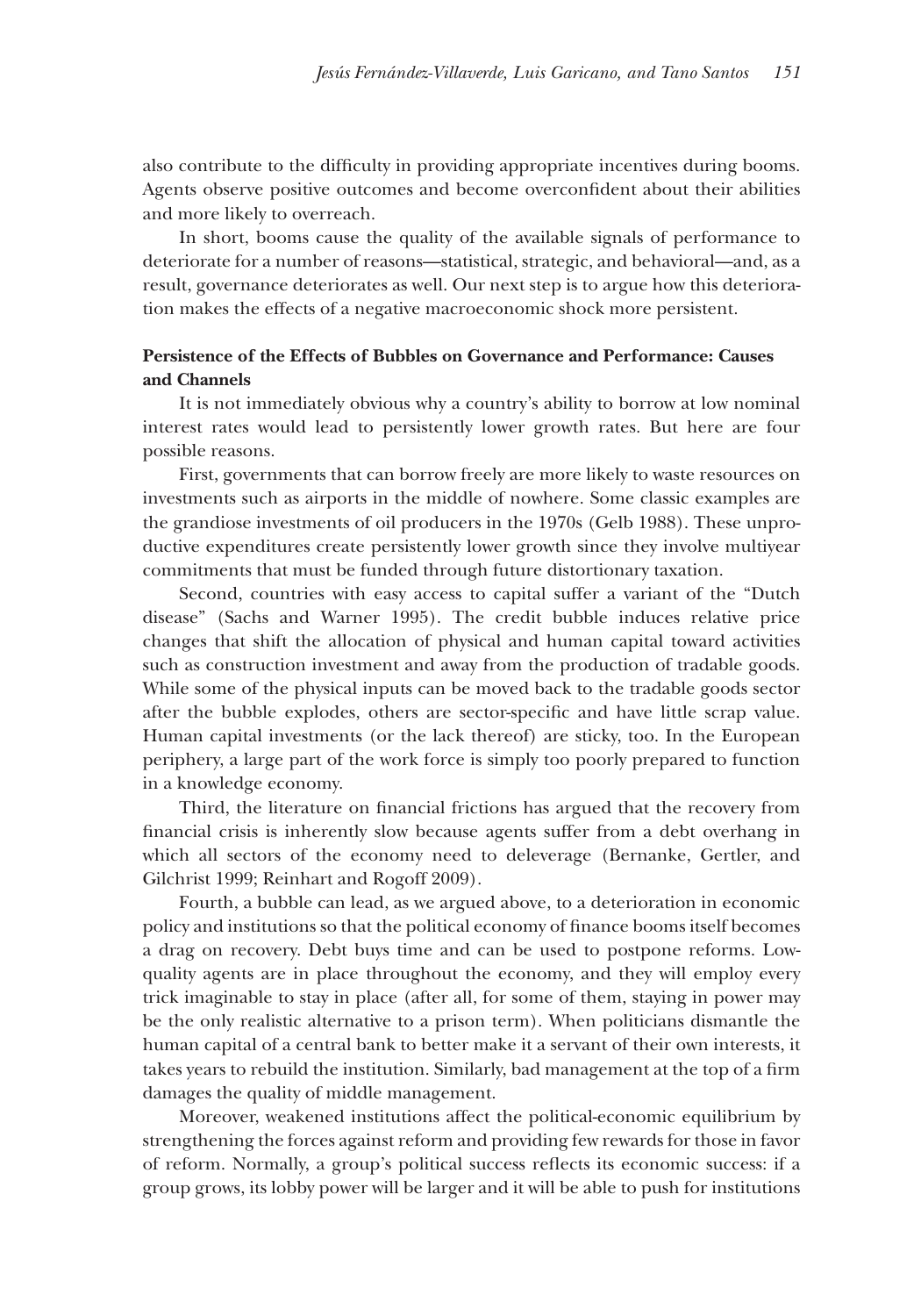favorable to its interests (North, 1990). In a real estate bubble, money flows into the coffers of developers and builders, allowing them to increase their political power. At the same time, the agents in the tradable goods sector have less income and employ fewer workers, reducing their political influence. That is, the bubble creates its own constituency that is only interested in the bubble continuing. And even after the bubble has burst, the constituency is reluctant to accept the required changes in policy.

In the next few sections, we apply this framework to the experiences of Spain, Portugal, Ireland, and Greece and discuss how the relaxation of the credit pain, Portugal, Ireland, and Greece and discuss how the relaxation of the credit constraints delayed either the transition to a different path for economic growth or the adoption of reforms. We then argue that the same circumstances that allowed delays in the periphery actually forced reform on a reluctant Germany.

### **Spain: The Infernal Triangle of Local Governments, Developers, and** *Cajas*

The years before the euro were auspicious ones for reform efforts in Spain. Its fiscal position was consolidated, a wave of privatizations created strong multinationals such as Teléfonica, and global, competitive companies such as Inditex (Zara) and Iberdrola emerged. The financial system was strong and well capitalized.

But Spain's real estate bubble ended the reform impulse. Between 1999 and 2007, Spain experienced a period of rapid growth, averaging an annual rate of 3.6 percent. This growth was fostered by the adoption of the euro: real interest rates dropped by 10 percentage points between 1990 and 2005. During this expansion, the grave problems in the Spanish labor market, education system, and institutional design went untouched or worsened. Meager attempts at reforming the sclerotic labor market in 2002 were abandoned, the educational system suffered an increase in the dropout rate, and local governments were infected by the pervasive corruption engendered by the real estate boom (Juan 2011).

The drop in interest rates had a distinctive effect in Spain because Spaniards have historically held a large share of their wealth in real estate: 83 percent of households live in dwellings they own and 80 percent of Spaniards' wealth is invested in real estate, a significantly larger share than in other countries (Bover 2011). Moreover, most mortgages have variable interest rates. Finally, Spain received large immigrant inflows: foreign-born residents went from 2 percent of the Spanish population to 12 percent between 1999 and 2009 (González and Ortega 2009).

During the years of the economic boom, observers noted some disturbing underlying patterns. First, total factor productivity was stagnant: all of Spain's growth between 1995 and 2007 was due to using more labor and capital. Second, external imbalances were rising. Exports of goods and services grew at an annual rate of 8.5 percent from 1995 to 2008, but imports grew at an annual rate of 10.1 percent. The consequent large current account deficits meant that, from 2000 to 2009, Spain required 520 billion euros of external financing (in undiscounted terms). The end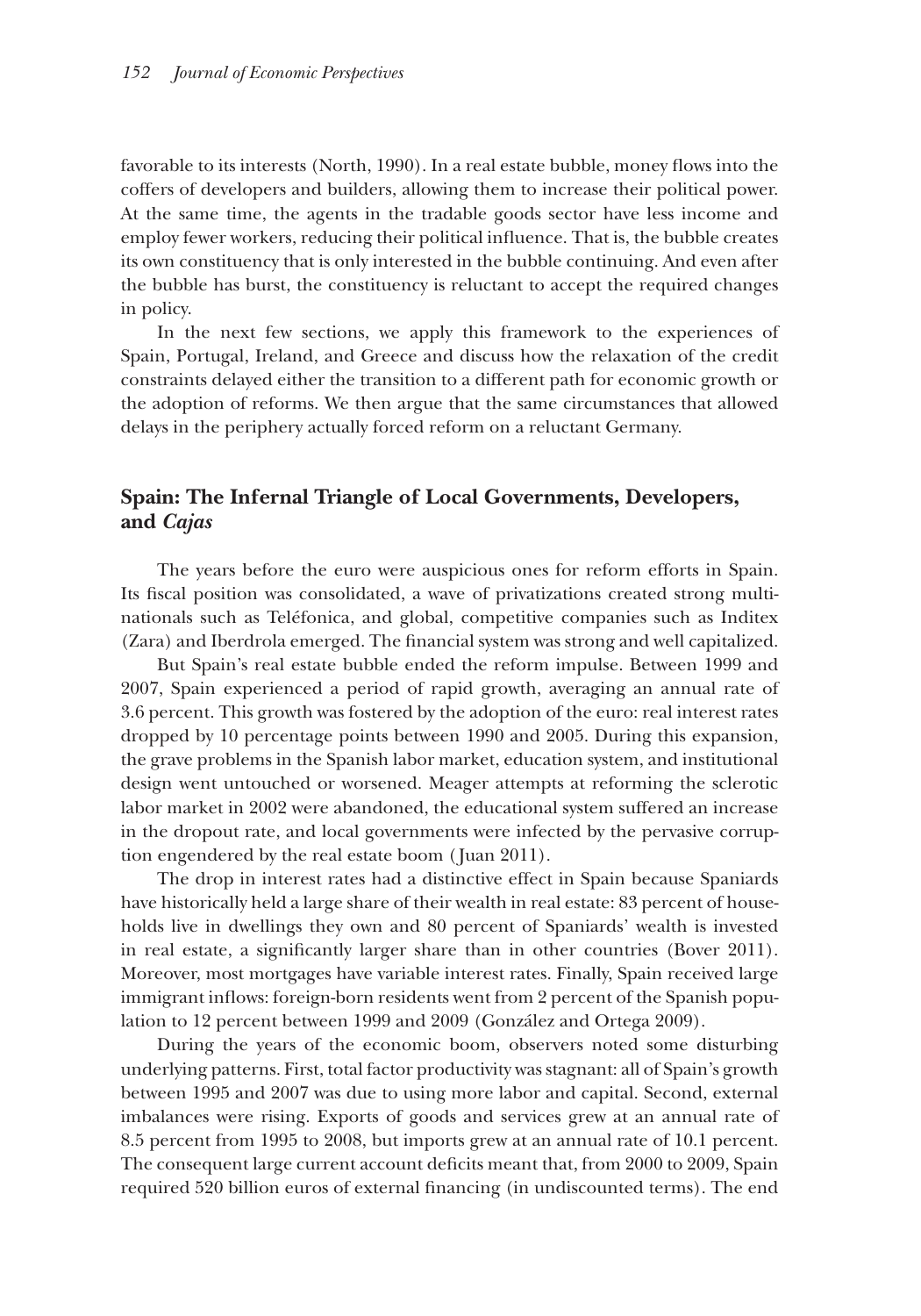result was a severe deterioration of Spain's net international investment position. Third, a real estate boom was apparent: at the peak, 25 percent of all male Spanish hird, a real estate boom was apparent: at the peak, 25 percent of all male Spanish workers were employed in construction (Bonhomme and Hospido 2012). Fourth, the real estate boom and bust led to a similar pattern in government revenues. From 1998 to 2007, government revenues from income and value-added taxes rose by about 140 percent; then from 2007 to 2009, they fell by about 25 percent and have remained low since. A large share of this change was due to the spike in housing transactions (Fernández-Villaverde and Rubio-Ramírez 2009). During the revenue boom, Spain's government committed itself to expenditure programs that, given the cyclical nature of the revenue, were not sustainable. Observers and policymakers were aware of these patterns but no credible measures to correct this situation were undertaken. $^3$ 

While some factors like the drop in real interest rates, favorable demographics, and the surge of immigration contributed to the start of the real estate boom in Spain, political economy factors added fuel to the fire with a self-reinforcing triangle of regional governments, developers, and a type of savings banks called *cajas*.

A key aspect of the transition from dictatorship to democracy in Spain was an ambitious decentralization process with the creation of 17 autonomous regions. In 1997, the Spanish Constitutional Court gave regions nearly complete control over zoning, which had before relied on urban development plans approved decades in advance. The new rules adopted in most regions let private developers or landowners present to the city council detailed plans to build a whole area of a township. The township would usually receive payment in terms of lots or cash. Eminent domain clauses could be used to force land owners to sell to the developer at some "fair price." If the city council approved the plan, the developers and landowners were not bound by any previous zoning restriction. With these changes in place, an entrepreneur could make millions of euros developing areas that had never been on the market before, with the approval of only a city council and the signature of a mayor. Widespread corruption followed. Moreover, since the city would also receive "legal" payments from the developer in cash or in lots, land development became an important revenue source for local authorities, which could use the new-found riches to finance public programs.

For well-connected individuals, this path to unprecedented wealth only needed someone to finance the whole operation. The Spanish financial system was divided into two more-or-less equal parts between the nonprofit *cajas* sector and the for-profit bank segment. The *cajas* were originally created to provide

<sup>3</sup> For example, in 2003, Miguel Angel Fernández Ordóñez, the Governor of the Bank of Spain from 2006 to 2012, warned of increasing debt levels and of the lack of productivity growth ("El legado de Rato," *El País*, September 11th 2003). Miguel Sebastián, an economist who became the main economic advisor of Prime Minister Rodríguez Zapatero, wrote numerous op-eds warning of the imbalances building in the Spanish economy. The banking supervision staff of the Bank of Spain took the unprecedented step in 2006 of writing a memo to the minister of finance denouncing the complacency of the then Governor of the Bank of Spain, Jaime Caruana, in regard to the imbalances building in the Spanish financial sector.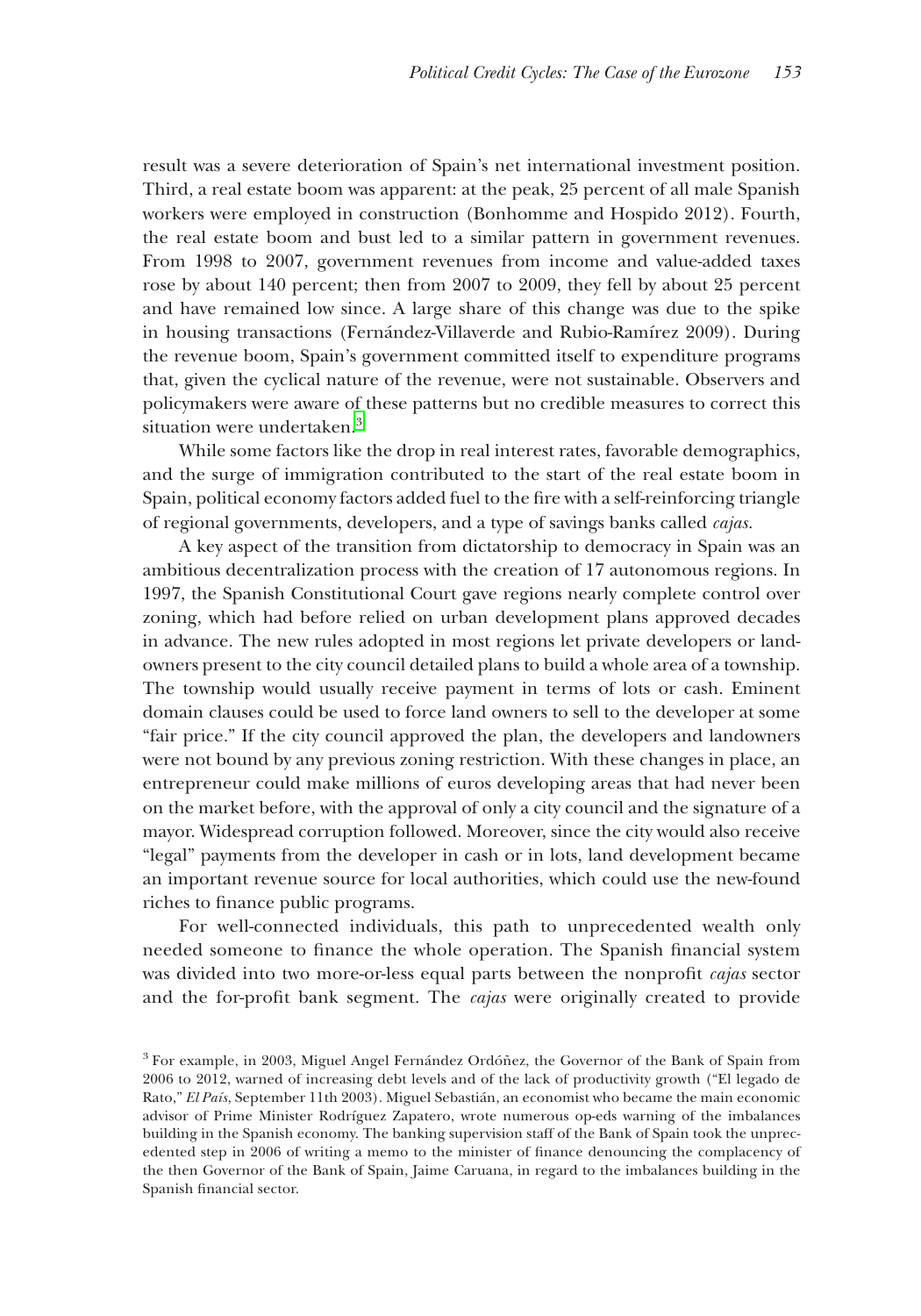local banking services to the middle-class and working population often ignored by traditional banks, and traditionally had had a strong territorial basis and a conservative outlook.

Two key aspects of the regulation of *cajas* changed with the arrival of democracy. First, the control of the *cajas* was transferred to the regions in 1985, opening the door to their capture by local politicians. Second, the *cajas* were allowed to expand territorially outside their original small area of activity. As a result, the xpand territorially outside their original small area of activity. As a result, the *cajas* engaged in a relentless geographic diversification and the number of branches skyrocketed. By January 1, 2008, Spain had almost 25,000 kyrocketed. By January 1, 2008, Spain had almost 25,000 *caja* branches, one for ranches, one for every 1,800 inhabitants. Not surprisingly, over this period the *cajas* were continuously gaining market share versus banks: back in the 1960s, Spain's banks had about 90 percent of the banking market, while the *cajas* had 10 percent; by around 2004, the *cajas* had a larger market share in Spain than the banks. The 1985 law did not clarify the procedure to be followed for the recapitalization of an insolvent *caja*, which turned out to be a fatal flaw when the crisis came and there was considerable aw when the crisis came and there was considerable uncertainty regarding this matter.

The *cajas* started channeling lending in an indiscriminate manner to real estate developers. Between 1995 and 2005, lending for construction and development went from 8 percent to 29 percent of GDP, and lending to households for housing purchases grew from 17 percent of GDP to 49 percent (Beltrán et al. 2010). This lending boom was accompanied by a boom in construction. The number of his lending boom was accompanied by a boom in construction. The number of housing units built every year went steadily upward from 150,000 in 1995 to 600,000 in 2007. Prices also increased quickly: according to data from the Spanish Ministry of Housing, between 1998 and the peak of the boom in 2008, nominal housing prices increased by 175 percent, compared to a 61.5 percent increase in Spain's consumer price index.

Because the growth in deposits was not enough to cope with the lending boom, the *cajas* resorted to wholesale funding on an unprecedented scale. Because the loans were euro-denominated and against physical collateral (real estate assets), international institutions were able and willing to lend. The growth of this sector was not accompanied by improvements in *cajas*' governance. *Cajas* did not have shareholders: instead, they were governed by a board selected by the regional and local governments, employees, and clients. These boards were the perfect target for takeovers by low-human-capital managers with the right political alliances and who could finance politically motivated projects. Cuñat and Garicano (2009, 2010) show that the human capital of managers in the *cajas* was low and that those *cajas* where human capital was particularly low had the highest amounts of real estate lending and nonperforming loans.

On May 9, 2012, the collapse of Bankia—a banking giant that was the product of the hurried-up merger of Caja Madrid, Bancaja, and several other smaller f the hurried-up merger of Caja Madrid, Bancaja, and several other smaller *cajas* with assets equal to 33 percent of Spanish output—led directly to Spain's request for a bailout from the European Union. The way in which Bankia came to an ignominious end is a vivid story of institutional deterioration triggered by the real gnominious end is a vivid story of institutional deterioration triggered by the real estate boom.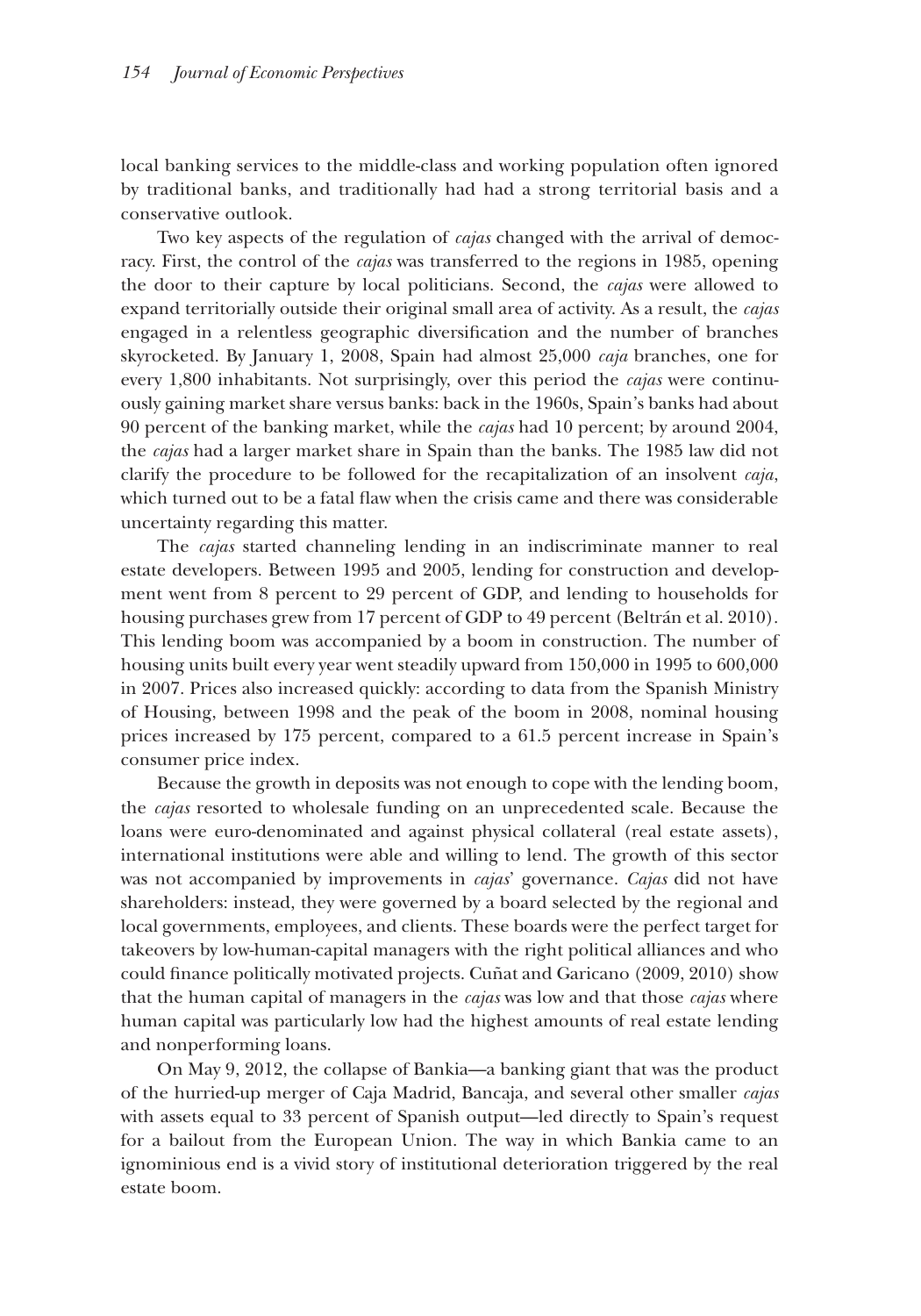Caja Madrid was one of the oldest *cajas*. For the first decade after the passage of the 1985 law discussed earlier, Caja Madrid was run with the consensus of the main political parties of the high-income region of Madrid. Its head, Jaime Terceiro, managed the entity professionally and made Caja Madrid a fierce competitor in the credit market. However, in 1996, the conservative party pooled its votes with those of a trade union and took control of Caja Madrid. Terceiro was replaced hose of a trade union and took control of Caja Madrid. Terceiro was replaced by Miguel Blesa, a close friend of the newly elected prime minister.<sup>4</sup> Starting in 1996, Caja Madrid expanded aggressively, not just in real estate but also in strategic segments of corporate Spain. Eventually, as this complex web of politics, finance, and business interests thickened, Blesa was forced to step down by the head of the regional government of Madrid, who unsuccessfully nominated a close political ally with no experience in banking as the head of Caja Madrid. After some infighting, another powerful politician and former IMF managing director, Rodrigo Rato, was appointed. He ran the entity until its nationalization with a board composed entirely of politically connected appointees.

The other half of what was to become Bankia was Bancaja, the main *caja* in the region of Valencia. It was born in 1878 and had stayed local for most of its history. Only around 1997, with the real estate bubble in its incipient stage, did it start a breakneck expansion after the Valencia regional government modified the law in a way that essentially handed control of the *caja* to the local government. In addition this law vested supervisory authority in a local entity, the "Valencian Institute of ion this law vested supervisory authority in a local entity, the "Valencian Institute of Finance," which was an arm of the regional government without any supervisory capability at the time. Few anecdotes could illustrate the unhealthy connection between politics and finance better than the fact that the person appointed as president of Bancaja when the real estate bubble got going in earnest was José Luis Olivas—the same politician who, as Valencia's finance minister, drafted the l997 law regulating the local *cajas* (and who, in the meantime, had also been president of the regional government). Olivas had no experience whatsoever in banking. Bancaja soon became an instrument of the region's political aims in several areas such as housing, energy, telecommunications, and entertainment. Over the next decade, Bancaja nergy, telecommunications, and entertainment. Over the next decade, Bancaja would participate in financing all of the major infrastructure projects of the Valencia government, including the Formula 1 in Valencia (at a cost of  $\epsilon$ 244 million), the Castellón Airport ( $\epsilon$ 200 million, although a plane has yet to land there), and Terra Mitica ( $\epsilon$ 300m, an amusement park that entered bankruptcy in 2004). The bursting of the real estate bubble has brought to light numerous corruption scandals in this otherwise wealthy region of Spain.

When problems started in 2009, Caja Madrid and Bancaja were merged into a large systemic institution, Bankia, dominated by the same political interests that had

<sup>4</sup> The agreement between the conservatives (Popular Party or PP) and the trade union (Comisiones Obreras or CC.OO.) was published and openly discussed in the Spanish press. For example, see "El PP modifi cará la Ley de Cajas de Madrid para cumplir el compromiso con CC.OO." or "CC.OO. y el PP rubrican el acuerdo para que Blesa presida Cajamadrid," *El País*, September 7, 1996.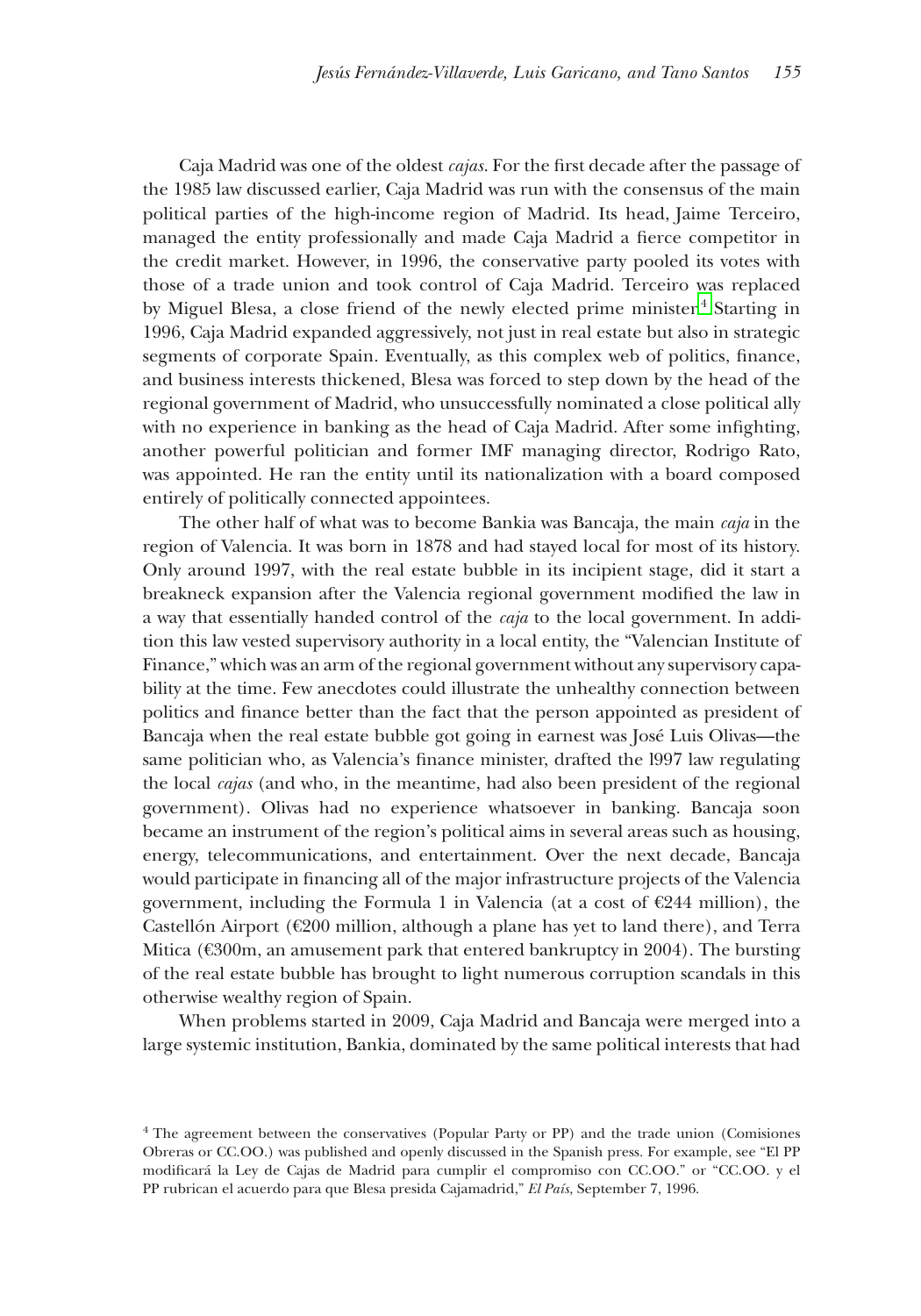been running both entities. Two bad *cajas* do not make a good bank, and Bankia was effectively nationalized in the spring of 2012.

#### **Ireland: A Procyclical Fiscal and Regulatory Policy**

After a deep recession and huge budget deficits in the late 1970s and early 1980s, Ireland introduced important economic policy reforms in the second half 980s, Ireland introduced important economic policy reforms in the second half of the 1980s. Also, a consensus emerged among the political parties for reducing budget deficits and tax rates. Reforms in labor market institutions—combined with persistent high unemployment—kept real wage growth below that of Ireland's major trading partners. Strategic sectors of the economy were liberalized, such as air transport (Barrett 1997) and the telecommunication system (Burnham 2003), which at the time was reputed to be the worst in Western Europe. These reforms helped to deliver real annual output growth that averaged more than 6 percent from  $1987$  to  $2000$ .

However, Ireland's growth relied mostly on an increase in hours worked, while productivity was growing at a rate similar to that of other European countries.<sup>5</sup> In 1989, Ireland had the lowest employment/population ratio in the OECD at 31 percent (Whelan 2010) due to high unemployment and a late baby boom. But by 2000, additional labor as a source of growth was essentially exhausted.

However, real interest rates dropped throughout the 1990s, from roughly 4 percent in the mid 1990s to negative values from 1998 to 2002—that is, for the percent in the mid 1990s to negative values from 1998 to 2002—that is, for the early years of the euro's existence. Not surprisingly, this led to an increase in valuations and a higher private investment in housing. In the 1990s, Ireland combined a high incidence of owner occupation with the smallest number of dwellings relative to its population in the European Union (Somervile 2007). Thus, the "Celtic Tiger" years started with an abnormally low stock of housing. Construction accelerated, with house completions going from  $19,000$  in 1990 to  $50,000$  in 2000 and to  $93,000$ in 2006. The ratio of house prices to disposable income remained stable until the second half of the 1990s, when it started a growth spurt that would take the ratio from  $7$  to 12 in less than a decade (Whelan 2010, figure 8). Soon, Ireland was the country with the highest share of housing investment in gross capital formation of any country in the eurozone, and construction became the dominant sector driving growth and employment. By 2007, 13.3 percent of all employment was in the construction sector; for comparison, in the United Kingdom and the United  $\frac{1}{\sqrt{2}}$ States, that same number never rose above 8 percent. Thus, instead of transitioning from growth based on increased employment to growth based on productivity gains, Ireland instead embarked on a massive speculative cycle in the construction sector.

<sup>&</sup>lt;sup>5</sup> The measure of productivity growth referred to here controls for the effect of multinationals that book a large fraction of their international profits in Ireland to benefit from low taxation (Honohan and Walsh 2002, figure 13).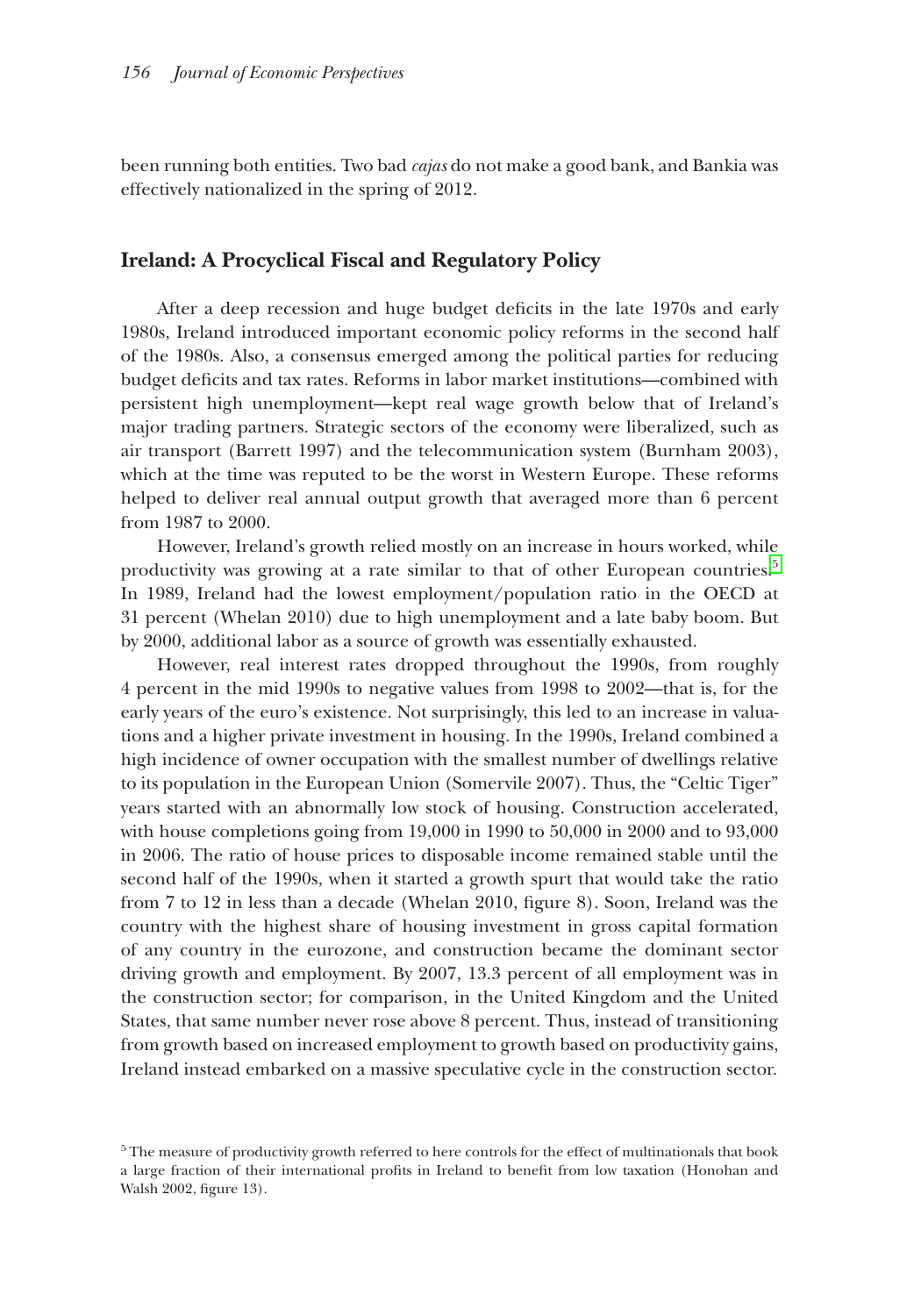In the meantime, rather than seeking to counterbalance the bubble, governmental policy in Ireland accentuated it through a procyclical fiscal policy and regulatory and tax changes that made real estate development even more attractive. We interpret these changes as evidence of a deterioration in institutions ive. We interpret these changes as evidence of a deterioration in institutions and governance.

First, fiscal policy was markedly procyclical: government expenditures in Ireland doubled in real terms between 1995 and 2007. The income tax was cut several times until Ireland reached a stunning income tax and employee contribution average rate of 6.7 percent of gross wage earnings for a single-earning married couple with two children. Ireland already had highly generous tax provisions for owner-occupied housing, being the only OECD country combining a tax deduction for mortgage interest payments with no property tax, capital gains tax, or ion for mortgage interest payments with no property tax, capital gains tax, or imputed rent tax (Rae and van de Noord 2006, p. 8). Even so, tax incentives for the mputed rent tax (Rae and van de Noord 2006, p. 8). Even so, tax incentives for the real estate sector increased (Honohan 2010). Stamp duties (a sale tax on homes) were lowered in  $2001$ ,  $2002$ ,  $2003$ ,  $2005$ , and  $2007$ , while the ceiling on income tax deductibility of mortgage interest was increased in 2000, 2003, and 2008. Tax concessions were granted for urban renewal, multistory car parks, student accommodations, nursing homes, hotels, and holiday camps. A special incentive tax rate for developers between 2000 and 2007 sought to free up land for development by taxing the proceeds at 20 percent rather than at the higher 42 percent that had prevailed before (Byrne 2012).

Second, several major legislative changes worsened the quality of financial supervision. The 2003 act that established the Central Bank and Financial Services Authority of Ireland (CBFSAI) divided supervisory responsibilities between the newly created Irish Financial Services Regulatory Authority (IFSRA) and the Central Bank of Ireland. This reorganization contributed to the lax banking supervision that characterized this period and which forced the (re)establishment of a single fully integrated regulatory institution in June 2009. Bertie Ahern, Ireland's former prime minister, pointed to this regulatory overhaul as the main culprit in the crisis (Brown 2009).

This new regulatory framework perniciously interacted with a particular development in the Irish banking sector: the emergence of Anglo Irish Bank. In 1999, total assets of Anglo were less than 10 percent of Ireland's GDP; by 2007, total assets were 55 percent of Ireland's GDP, transforming Anglo into a systemic risk for Ireland. This phenomenal expansion was rooted in a business model that emphasized speed in loan approval and a disregard of applicable bank rules. A customer could apply to Anglo for a loan of several million euros for a property development project on a Monday and receive approval by the end of the week (Carswell 2011). Anglo raised funds in international wholesale markets and loaned heavily 011). Anglo raised funds in international wholesale markets and loaned heavily to a small number of borrowers in the property development sector. Other Irish banks reacted to Anglo by loosening standards. The problems at Anglo Irish were in plain sight for the regulators. However, as documented in the Nyberg Report (Nyberg 2011), neither the management of Anglo Irish nor its Board could recall a meaningful engagement with the regulators on prudential issues. As Whelan (2010)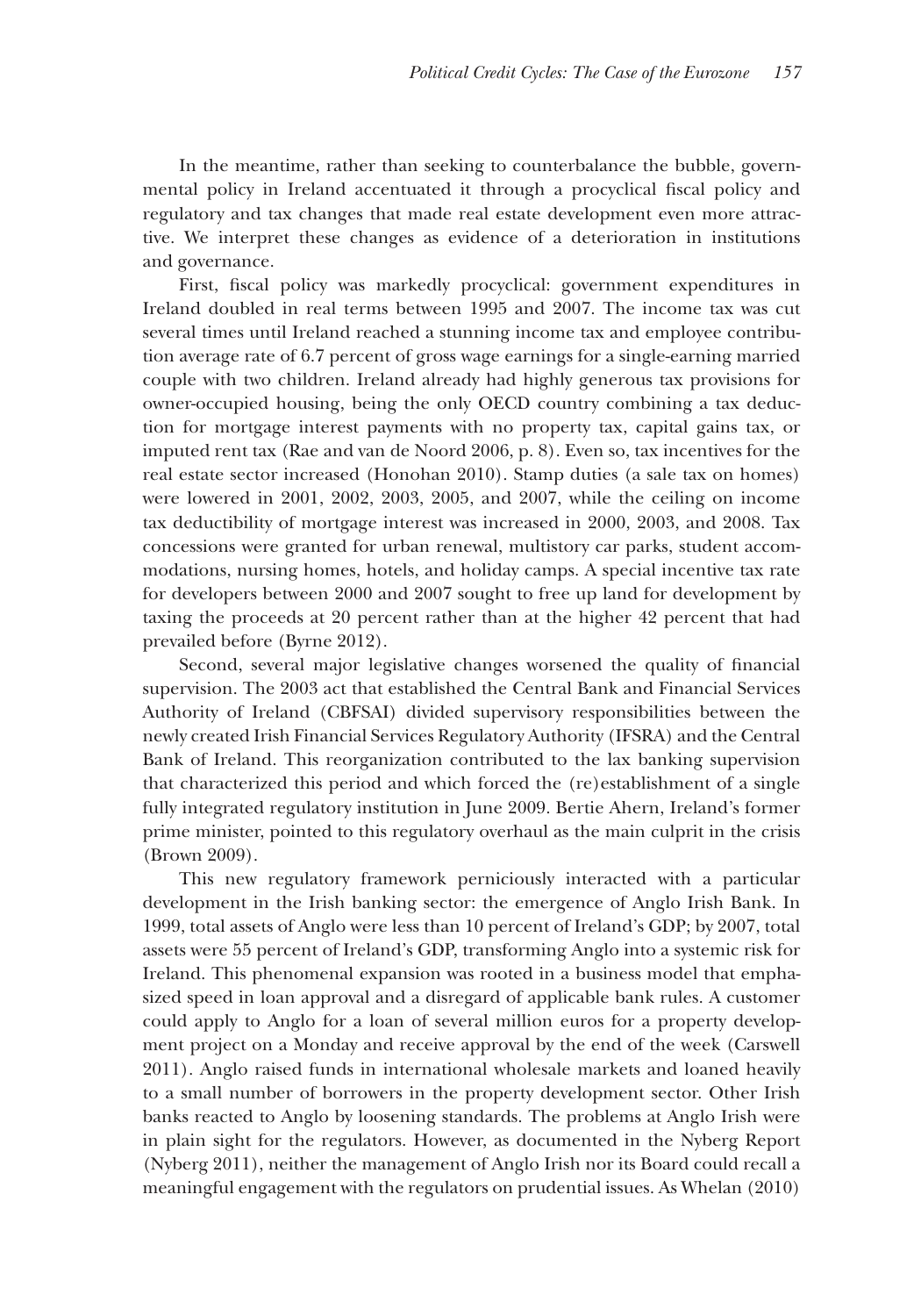emphasizes, the collapse of the Irish banking system was not related to financial innovations nor to regulatory arbitrage, but to a failure of supervisory oversight over credit concentration risk and fragile funding. It was, simply, low-quality governance redit concentration risk and fragile funding. It was, simply, low-quality governance (for accounts of the rise and fall of Anglo Irish Bank, see Carswell,  $2011$ ; Lyons and Carey, 2011; Nyberg, 2011).

Why the tolerant government policy toward the boom? Given that underlying problems had been diagnosed by international organizations such as the IMF and the OECD and by Irish economists (Honohan and Walsh 2002), why did the government add more fuel to the fire? The Irish political class, confronted with an unpleasant growth slowdown, preferred to delay any corrective actions. From 1997 to 2007, 35 percent of disclosed donations to Fianna Fail—the party in government—were from property developers and the construction industry (Byrne 2012). Adding hotels  $(9$  percent) and banks and insurance companies  $(5$  percent) shows that 49 percent of disclosed donations were from parties that had a direct interest in hat 49 percent of disclosed donations were from parties that had a direct interest in the real estate bubble. The coalition of interest groups and an electorate demanding easier access to housing was too powerful to resist.

The extraordinarily close relationship between Ireland's bankers, developers, and government was at the heart of the unprecedented decision to provide a blanket government guarantee of all Irish bank debt on September 30, 2008. This policy included *all* existing and new debt and all deposits, including corporate and even interbank deposits, covered bonds, senior debt, and some subordinated debt. Just nterbank deposits, covered bonds, senior debt, and some subordinated debt. Just why and how this decision was made remains shrouded in mystery (Honohan 2010, chap. 8).<sup>6</sup> While this decision was perhaps just a mistake by an exhausted cabinet taking a hard decision at the worst moment, it is true that as Byrne  $(2012, p. 202)$ points out, the "[k]ey political decisions were insulated from critical debate because they were executed within a closed and cartelized system which facilitated regulatory capture." In Ireland, the political economy factors helped to foster a policy in which the government bailed out private creditors from their mistakes during the boom and subsequent crisis, with enormous consequences for the welfare of future Irish taxpayers.

#### **Greece: Sustaining the Unsustainable**

In the decade after accession to the euro, Greece enjoyed growth rates over 2 percent in every year from 2000 to 2008, peaking at almost 6 percent in the pre-Olympic year of 2003. This growth was based on financial liberalization coupled with membership in the monetary union, strong export growth, and the fiscal stimulus associated with the Olympic Games. Mitsopoulos and Pelagidis (2012) add to these

 $^6$  The rating companies did not see it as an error. For instance, Fitch affirmed the AAA rating on Ireland following the guarantee decision, stating: "This proactive measure should help buttress confidence in the Irish financial system and limit the risks of a deeper and more-prolonged-than necessary recession at a time of unusual stress in global banking markets" (Bloomberg 2008).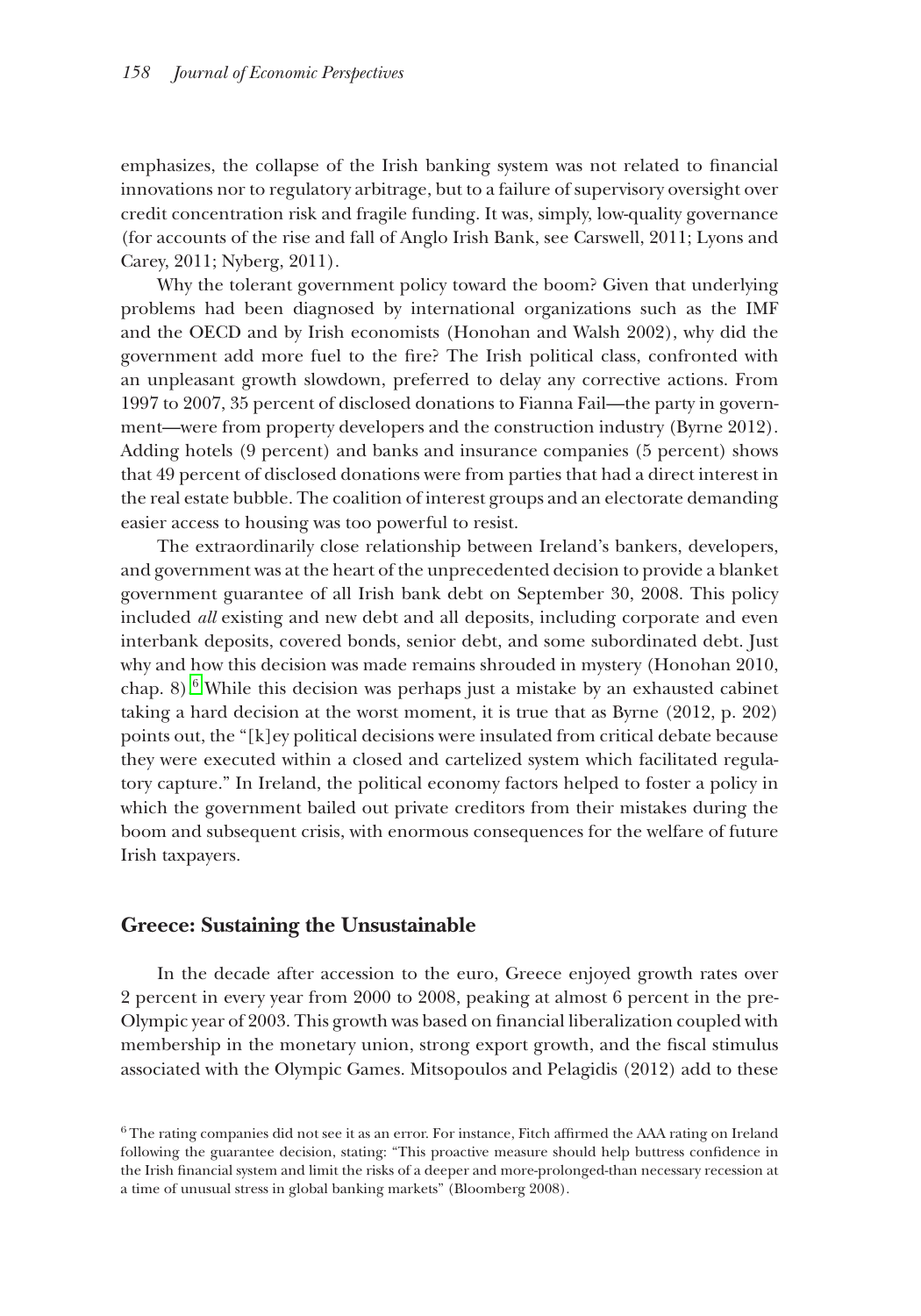factors improvements in the regulation of some segments of the product markets, such as telecommunications (transportation and energy remained noncompetitive).

Yet the imbalances building in the Greek economy were there for all to see. The current account deficit, already at almost 8 percent in 2000, reached 15 percent in 2008 and was still 9.8 percent in 2011. As a result, net external debt rose from 42.7 percent of output in 2000 to 82.5 percent in 2009. This current account deficit was not, as in Ireland and Spain, the counterpart of large inflows of money into the private sector. The entirety of Greece's net external debt is accounted for by the public sector, which by 2009 had debt that exceeded GDP.

Greece's unsustainable situation had been developing since 1980, with yearly average government deficits over 8 percent of output in the 1980s and 1990s and current account deficits of over 10 percent in both the 1990s and the 2000s. In 2004, the Greek electorate gave a strong mandate to the New Democracy party (after 11 years of PASOK rule) to tackle the many problems afflicting the Greek economy, but the results were disappointing at best. In this sense, Greece is the poster child for postponed adjustment. Greece's curse, more than any of the other peripheral countries, was the problem of an unreformed economy. A report on Greek governance in June 2012 by the OECD, an organization that (like other international organizations) tends to pull its punches in public, wrote: "The combination of these factors—a weak Centre of Government, legal formalism, the absence of basic data, the lack of evidence-based policy making and an undeveloped HR [human resources] strategy—has created an environment conducive to rent seeking" (OECD  $2011$ ). Mitsopoulos and Pelagidis ( $2012$ , p. 131) argue that Greece is a country with almost first-class per capita output but second-class governance, institutions, business environment, and corruption. The evidence of institutional deterioration in Greece is widespread, from the decreasing reliability of government statistics to a drop in the corruption ranking from Transparency International from position number  $35$  in  $2000$  to number  $78$  by  $2010$ .

How can a country in the heart of the European Union, under pressure from a common currency, avoid the most basic reforms? For no country was the arrival of the euro as large a boon as for Greece. In 1994, the interest on the 10-year bond had reached almost 22 percent. By June 2003, the combination of the global lending boom and the perceived disappearance of currency and default risk meant that Greece was paying an unprecedented 3.6 percent.

Although the examples of arrested reforms that followed are many, one of the clearest is the pension system. Greece's pension system was, by 2009, designed to replace 95.7 percent of the final income level, the highest replacement ratio among high-income countries (OECD 2009). Public pension expenditures were 12 percent of GDP and are projected to rise to an incredible 24 percent of GDP by  $2050$  (compared to a rise from 8 percent of GDP in  $2010$  to 12 percent of GDP by 2050 in the OECD). Moreover, the system was extremely fragmented, with 236 separate funds in 2003 (O'Donnell and Tinios 2003). Beyond the multiple 36 separate funds in 2003 (O'Donnell and Tinios 2003). Beyond the multiple inefficiencies and duplications this fragmentation caused, it also had a negative effect on labor mobility, as moving jobs often meant losing previous entitlements.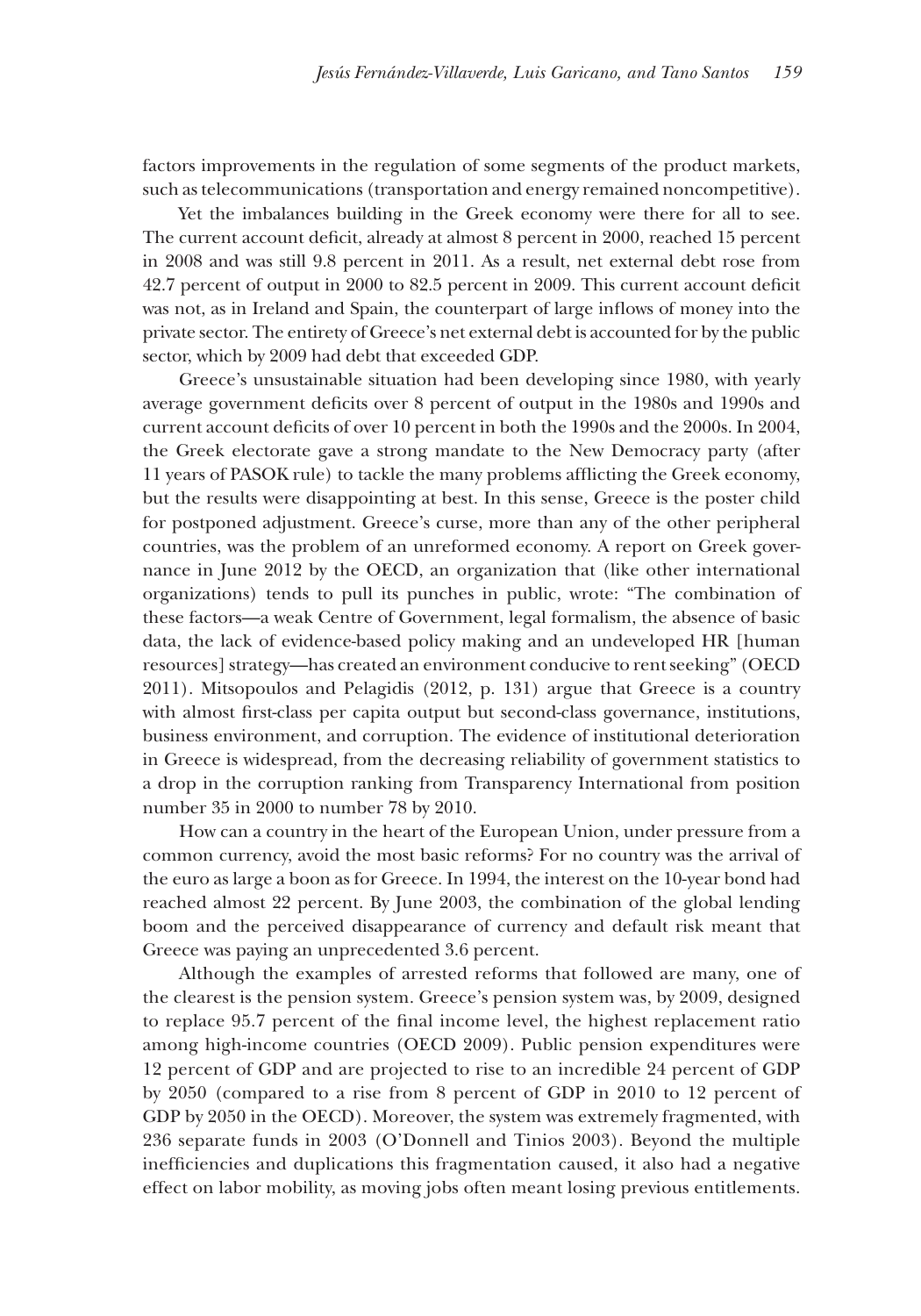Finally, the pension system was extremely unequal, with large privileges handed to the professions and the public-sector employees. As a result, despite the high spending levels, the poverty risk for pensioners in Greece was 2.3 times larger than for the general population (versus  $1.2$  times in the European Union as a whole). In short, Greece's pension problem was considerably larger than that in other countries.

Some reforms had taken place in 1992 when the budget was under serious strain, but they did not tackle the long-term imbalances. Then, in the run-up to joining the euro, the government was under pressure to undertake these reforms and in 2001 tried to pass a reform package that had first been proposed in 1958 and was already considered at that time "extremely urgent" (Börsch-Supan and Tinios 2001). This proposal involved hard choices: "The retirement age was to be raised; the required insurance period for a seniority pension increased; the replacement rate reduced to 60 percent of reference earnings; the minimum pension raised but means-tested; and the lower retirement age for mothers of younger children replaced" (Featherstone 2005). However, in the face of massive protests, with the country booming and all sense of urgency gone, the proposals were withdrawn. A new reform package, characterized by creative accounting and little real reform, sailed through Parliament in 2002. Pension and other economic reforms were abandoned and not taken up again until it was too late to avert the crisis.

#### **Portugal: Neither Demand for Reform nor Supply of Reform**

After 15 years of economic growth that followed its accession to the European Union, Portugal's economy started to stagnate around 2000. Shockingly, in 2012, Portugal's output was lower than in 2001. For comparison, Spain's output was still nearly 17 percent higher in 2012 than in 2001 and Ireland's output was 19 percent higher. Portugal's total factor productivity fell in every year between 1999 and 2005 (see the KLEMS data set described in O'Mahony and Timmer 2009). The prime suspects for this drop include restrictions to competition in many sectors, the dominant position of large firms in several key industries, the difficulties for foreign management that sought to take over low-productivity Portuguese firms, and a dysfunctional labor market.

Portugal faced major macroeconomic imbalances, too. The headline government budget deficit never fell below 2.9 percent of GDP and the primary balance (government net borrowing or lending) was constantly in deficit, even after controlling for the effects of the business cycle and one-off and temporary adjustments (Marinheiro 2006, updated 2011). Public debt accumulated as a result, from 51.2 percent of output in 2001 to 92.4 percent in 2010. The private sector responded to the stagnant economic outlook by reducing its saving rate and heavily borrowing from abroad to finance current consumption, while investment actually fell as a percentage of national demand. This translated into persistent current lly fell as a percentage of national demand. This translated into persistent current account deficits of between 6 to 12 percent of output, an acute deterioration in the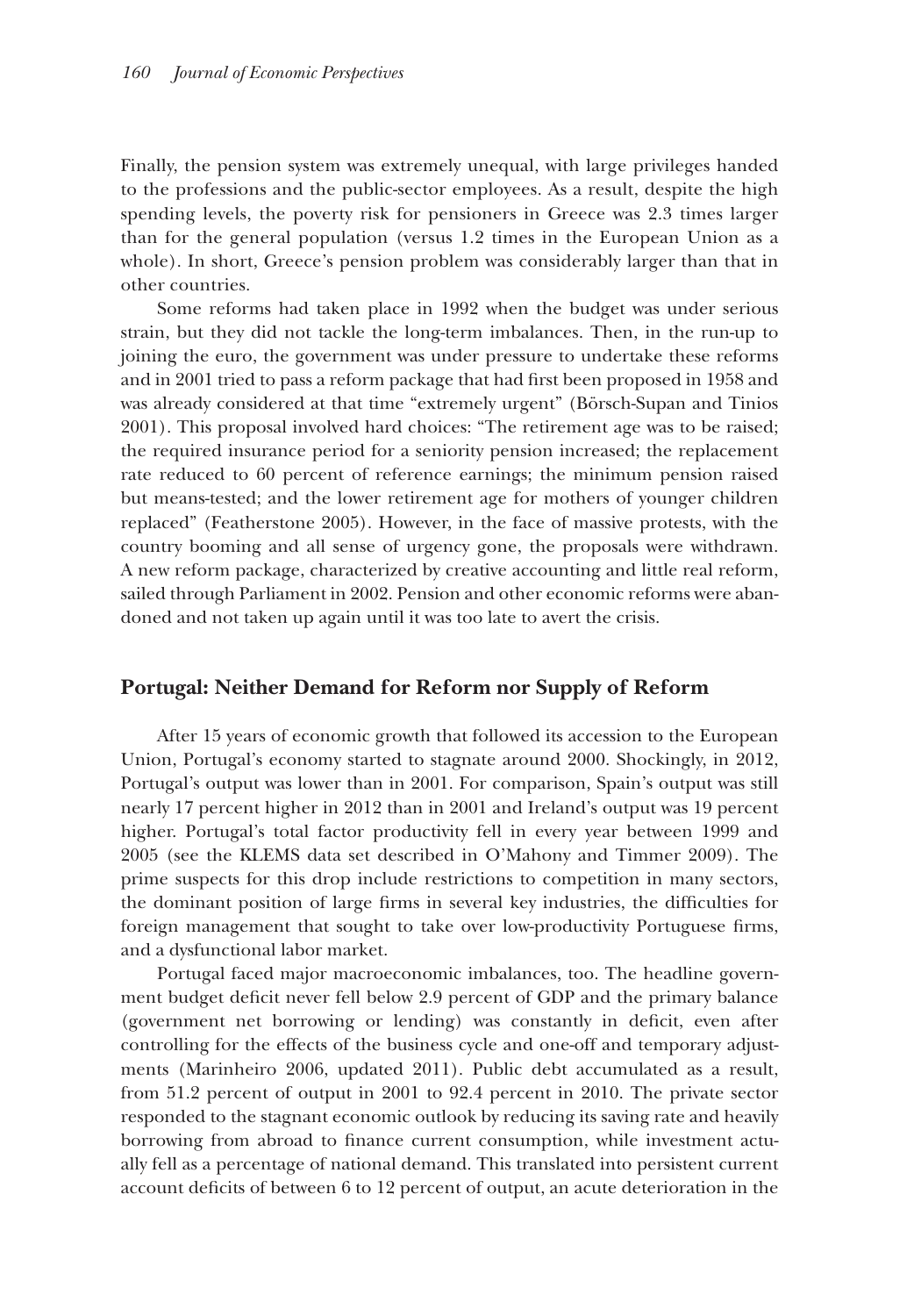real exchange rate, and an increasingly negative net asset position, mostly held by banks that had borrowed abroad to lend to local households.

In short, the behavior of both the public and the private sector was unsustainable in the middle run, a point well-recognized by many economists at the time. However, accession to the euro allowed both the public and the private sector to postpone the day of reckoning. In particular, the euro brought historically low nominal interest rates. For example, the yield on the 10-year government bond fell from 12 percent in 1995 to slightly less than 4 percent by early 2005. Consequently, while government debt as a share of GDP rose by 41 percentage points, interest paid on the debt barely budged: it was 2.9 percent of GDP in 2000 and 3.0 percent of GDP in 2010. The amount of private debt, and the interest payments on that debt, followed a similar pattern. Again, accession to the euro allowed Portugal's politicaleconomic equilibrium to be sustained in the middle run by the large capital inflows from the rest of the world, even if a correction was eventually unavoidable.

There was no push for reform in Portugal because there was no "demand" for it, even less a "supply." On the demand side, a broad coalition that cut across traditional party lines supported the status quo. Large firms were reluctant to accept the liberalization of the markets for goods and services, entrenched managers were unwilling to be replaced by newcomers, inside workers resisted attempts to introduce more efficient labor regulations, and many low-income households benefited from increased social transfers (a rise of 4 points of GDP from 2000 to 2005) that succeeded in reducing Portugal's large income inequality and poverty 005) that succeeded in reducing Portugal's large income inequality and poverty rates. The inheritance from Portugal's historical pattern of inward development and the constraints created by the sudden change to democracy in 1974 made this coalition especially powerful and limited the scope of a more dynamic export his coalition especially powerful and limited the scope of a more dynamic export sector that could have supported reforms. $^7$ 

From the supply side, Portugal's parliamentary system created by the 1976 constitution provides little incentive for cooperation among the main political agents and makes decisive reforms difficult to approve. First, Portugal divides executive power between the president and the prime minister to a larger extent than other European countries, thus lacking the virtues of either purer presidential systems, such as France, or parliamentarian systems, such as Germany. As one example of this dysfunction, President Jorge Sampaio called for an early parliamentary election in 2005, an election centered to a large extent on the economic policies that Portugal needed to reactivate its economy, despite the fact that the government at the time held a solid parliamentary majority. Second, the electoral law, based on proportional representation, makes it hard for a single party to win an outright majority and forces coalition governments. Third, the power of the prime

<sup>7</sup> See Bermeo (2002) for the strong support of Portuguese voters for aggressive redistribution policies; Costa, Lains, and Miranda (2011) for a discussion of Portugal's historical pattern of growth; Fishman (2005) for the long-run political-economic consequences of the Revolution of Carnations of 1974; and Torres (2006), for the reluctance of important sectors of Portuguese elites to adopt the euro.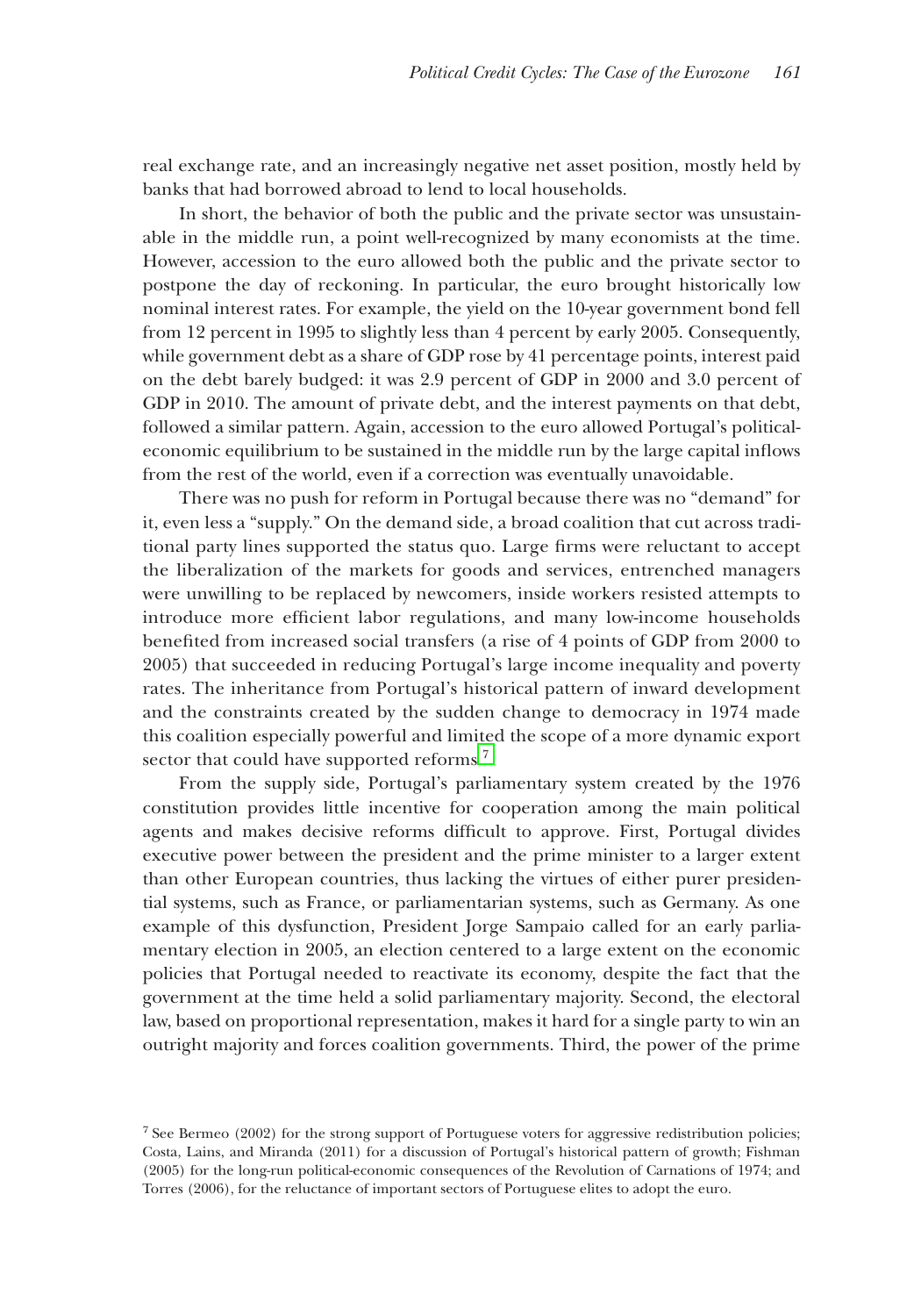minister has been curtailed by the need to placate widely different constituencies (for example, in the Social Democratic Party ranging from right to center left).

When the economic crisis hit Portugal in 2008, private capital flows largely stopped. Portuguese banks, deeply exposed to sovereign debt of their own government, cut loans to firms, and the feedback loop from lower economic activity into lower tax revenue and higher sovereign risk left Portugal in a deep recession and with a banking sector in urgent need of recapitalization.

Even though exports have increased, the fixed exchange rate has prevented a faster adjustment and the current account still presents a substantial deficit that requires fresh external financing. At the same time, the institutional barriers we identified above, including the lack of a broad coalition supporting reform and the constitutional arrangements, have not been removed.

#### **Germany: Without Financial Bubbles, Reforms Are Possible**

In the years after the introduction of the euro, Germany undertook painful reforms of its welfare state. Why did the euro not have the same effect in Germany as in the peripheral countries like Spain, Ireland, Greece, and Portugal—namely, to postpone reforms? The answer is implied by the paths of interest rates shown earlier in Figure 1: neither the euro nor the financial boom changed financial conditions in Germany. For Germany, the euro meant tighter budgetary and fiscal constraints, not looser financial conditions. Absent the leeway provided by a financial boom, politicians had no choice but to act.

A decade ago, Germany was the "sick man" of Europe. The average growth rate in the second half of the 1990s and first years of the euro was barely above 1 percent. Unemployment in Germany stayed stubbornly high and had reached 11 percent in 2005. In addition, Germany was aging more rapidly than countries like Ireland and Spain; in Germany, the share of the population between 15 and 64 years of age peaked in 1987 at slightly above 70 percent and then started a steady decline. The sorry state of the East German economy and the difficulties of unification only added to the challenges (Akerlof, Rose, Yellen, and Hessenius 1991); indeed, while Spain and Ireland were enjoying real estate booms, Germany's housing prices were declining by about  $10$  percent from 1996 up through 2006.

This mediocre economic performance, the negative demographic trends, and the costs of the reunification shock put the German welfare state under severe strain. Compared with other countries, Germany's labor market policies were characterized by high expenditures and long duration of programs. Since social insurance schemes were essentially paid by employees, a decline in hours worked made the situation dire (Jacobi and Kluve 2007). Germany's unification exacerbated an already problematic state of affairs. Indeed, between 1990 and 1998 social insurance lready problematic state of affairs. Indeed, between 1990 and 1998 social insurance contribution rates for unemployment, health care, and pensions increased from 35.5 percent to 42.1 percent; German unification accounted for about half of that increase (Streeck and Trampusch 2005, p. 176). Even with the rise in contribution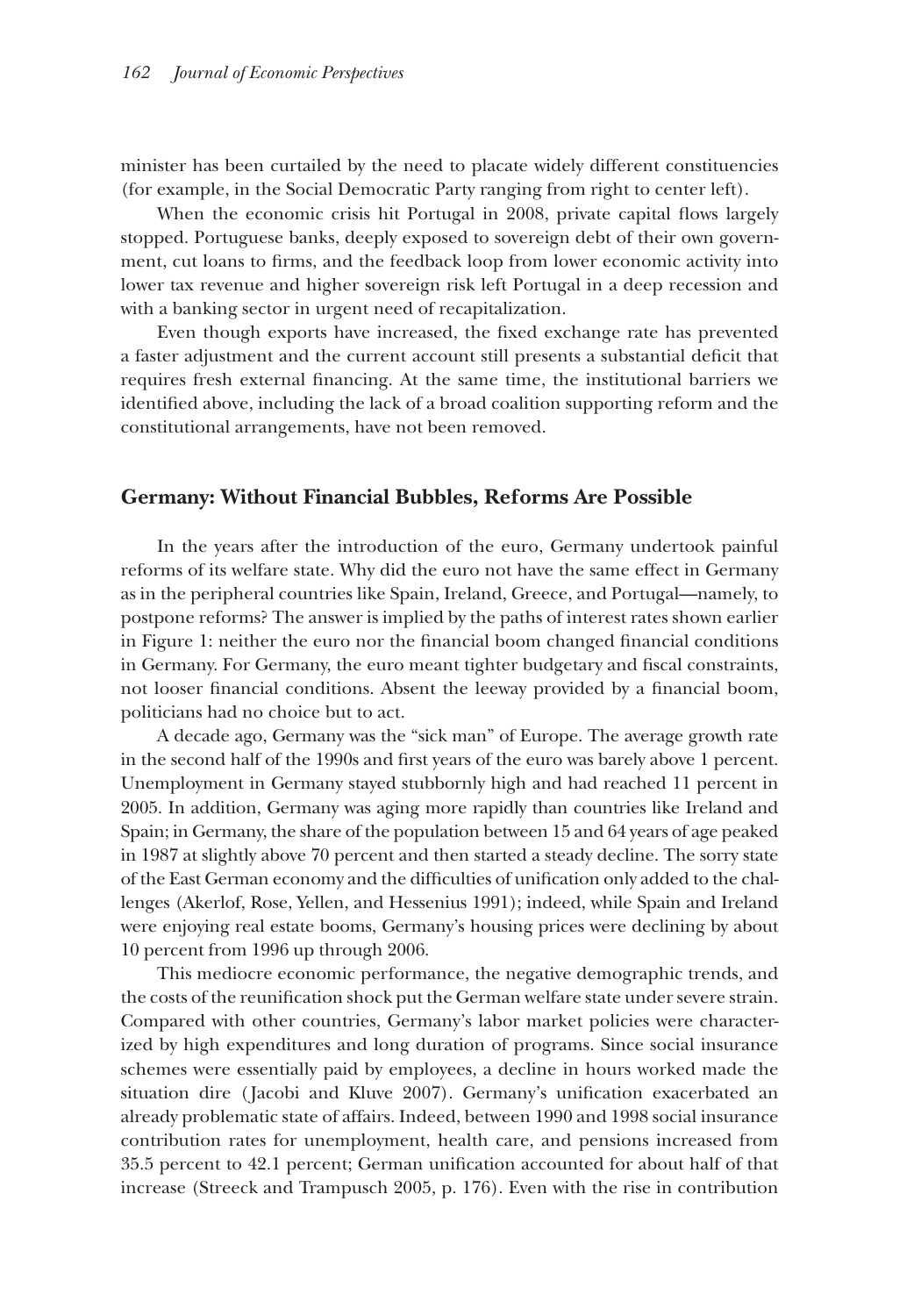rates, additional and growing federal subsidies from general tax revenue were required to finance up to one-quarter of the programs.

German politicians faced severe constraints. Monetary policy was under the control of the European Central Bank, which was establishing its reputation by setting a monetary policy for a newly created euro area and was unwilling to concede to the wishes of German politicians. The political fragmentation associated with German federalism prevented expansionary demand policies (Manow and Seils 2000). Because of the wide coverage of unions, real wage flexibility was limited. Reforms had long been slow in coming (Hassel 2010). In 1997, Chancellor Helmut Kohl introduced reforms aimed at stabilizing contribution rates to social insurance programs by including the use of demographic factors to account for increases in life expectancy, but these measures led to him being voted out of office in 1998, and the changes were reversed. Gerhard Schröder's first term as Chancellor was characterized by policies similar to those of other countries confronted with unsustainable erized by policies similar to those of other countries confronted with unsustainable welfare states: that is, a commitment to maintain benefits.

Unpopular reform was the only road left open. As Streeck and Trampusch (2005, p. 181) emphasize, "[h]aving stretched the federal budget to its limits, the measures of 1999 unintentionally forced the government to consider structural reform that went beyond short-term fiscal remedies." Schröder launched the Agenda 2010 program, the core of which was the Hartz I– IV reforms that constitute the greatest rogram, the core of which was the Hartz I–IV reforms that constitute the greatest overhaul of the German welfare state since World War II. The Hartz reforms came only after much resistance—and a serious corruption scandal that finally forced the issue on the sitting cabinet—and probably cost Schröder the 2005 election (Helms 2007). The reforms changed a core principle of the German welfare state: whereas the system prevailing prior to these reforms was meant to preserve the social status of workers through retraining and public work schemes, the new system emphasized instead quick and sustainable job placement (see Bruttel and Sol, 2006, for the historical evidence on the adoption of "work first" approaches). In particular, job seekers were required to accept any offer of "suitable" work, where the definition of suitable was considerably broadened.

The long-run effects of the Hartz reforms are still being debated (Jacobi and Kluve 2007). But it is undeniable that, for Germany, joining the eurozone did not loosen budget constraints, but it did led to sweeping labor market reforms.

#### **Conclusions**

Many observers expected the arrival of the euro to lead to economic reform: when national governments lacked monetary autonomy and had only limited fiscal autonomy, they would face greater pressure to adopt structural reforms that they previously had refused to implement. Instead, nations in the periphery of Europe reviously had refused to implement. Instead, nations in the periphery of Europe experienced a financial boom derived from the drop in interest rates and exchange rate risk. The budget constraints for these countries were loosened, rather than tightened. Moreover, both public and private accountability was diminished during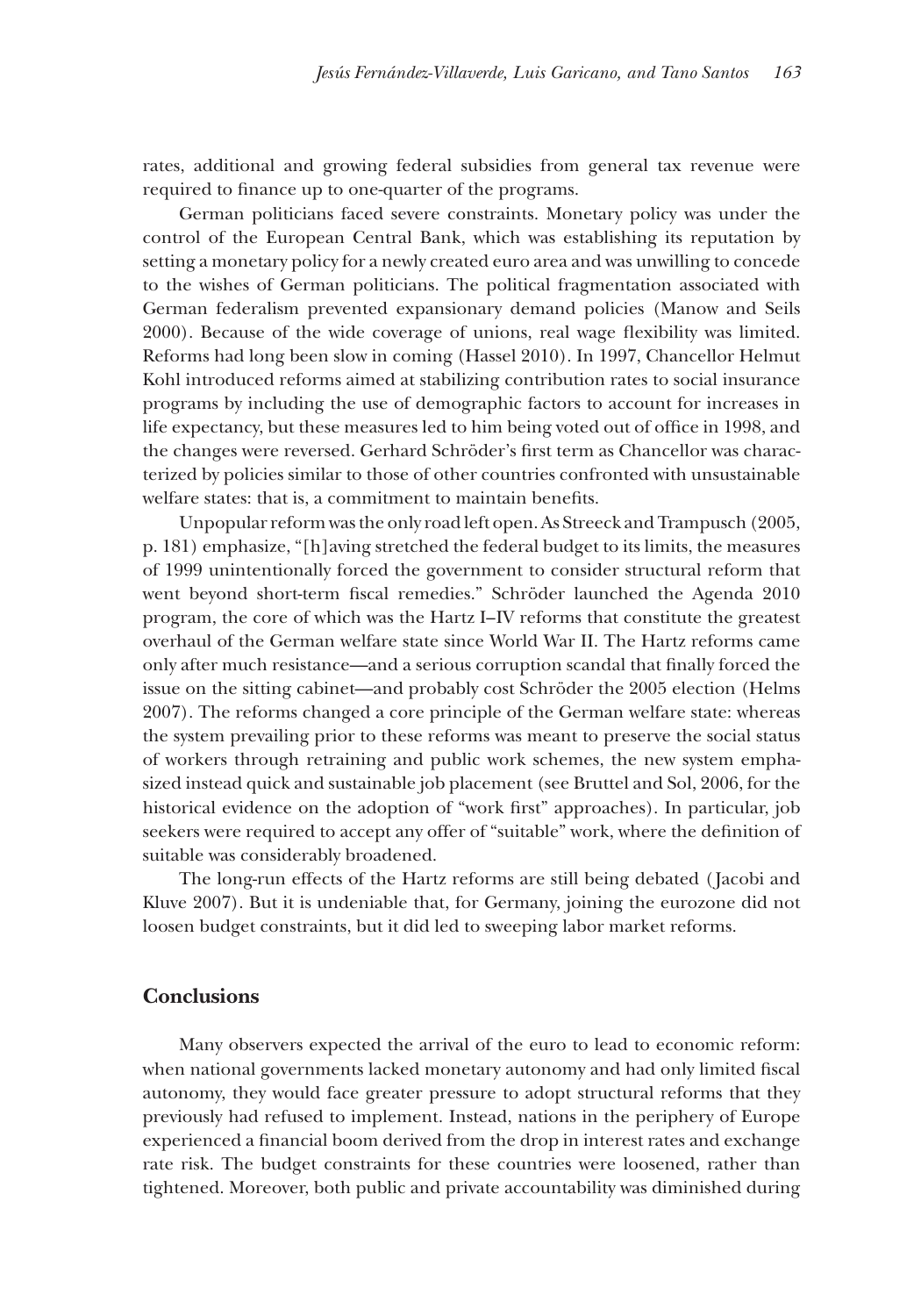the boom because the consequences of bad decisions are largely imperceptible, at least in the short run, when rising asset prices hide all mistakes.

The line of argument we have pursued suggests several avenues for future research. First, while case studies can help to analyze the mechanisms at play, a more systematic empirical analysis of public and private governance during changing financial conditions is necessary to test our theory. Second, our hypothesis on signal extraction during financial booms needs to be formalized more fully. A final issue concerns the broader applicability of our analysis. Are all situations where financing is plentiful and cheap conducive to the lowering of standards, the deterioration of governance, and the postponement of needed economic reforms? If so, this situation is currently the one the United States, at the zero lower bound, is facing—in which case our analysis suggests that America's citizens and policymakers should be especially vigilant about the evolution of public and private governance.

■ We sincerely thank the editors and Costas Arkolakis, Markus Brunnermeier, Manolis *Galenianos, Philip Lane, Stavros Panageas, Elias Papaioannou, Canice Prendergast, Ricardo Reiss, Waltraud Schalke, Dimitri Vayanos, and Pierre Yared for their generosity with their time in discussing this paper with us. Luis Garicano declares that he is a board member of Liberbank.*

#### **References**

**Akerlof, George A., Andrew K. Rose, Janet L. Yellen, and Helga Hessenius.** 1991. "East Germany in from the Cold: The Economic Aftermath of Currency Union." *Brookings Papers on Economic Activity*, no. 1, pp. 1–106.

**Alesina, Alberto, and Allan Drazen.** 1991. "Why Are Stabilizations Delayed?" *American Economic Review* 81(5): 1170-88.

**[B](http://pubs.aeaweb.org/action/showLinks?crossref=10.1016%2FS0969-6997%2897%2900003-3)arrett, Sean D.** 1997. "The Implications of the Ireland–UK Airline Deregulation for an EU Internal Market." *Journal of Air Transport Manage*ment 3(2): 67-73.

**Bean, Charles.** 1998. "Monetary Policy under EMU." *Oxford Review of Economic Policy* 14(3):  $41 - 53.$ 

**Beltrán, Alejandro, Michele Boldrin, Nicolás Borges, João Castello-Branco, J. Ignacio Conde-Ruiz, Enrique García, Luís Garicano, and Pablo Vázquez.** 2010. *A Growth Agenda for Spain.* Madrid: McKinsey and Co and FEDEA.

**Bentolila, Samuel, and Gilles Saint-Paul.**  2000. "Will EMU Increase Eurosclerosis?" CEPR

Discussion Paper 2423, Center for Economic Policy Research.

**Bermeo, Nancy.** 2002. "Portuguese Democracy in Comparative Perspective." *Portuguese Studies Review* 10(1): 1–11.

**Bernanke, Ben S., Mark Gertler, and Simon Gilchrist.** 1999. "The Financial Accelerator in a Quantitative Business Cycle Framework." Chap. 21 in *Handbook of Macroeconomics,* Vol. 1, Part C, edited by John B. Taylor and Michael Woodford. Elsevier.

**Bloomberg.** 2008. "Ireland Guarantees Bank Deposit, Debt for Two Years." September 30.

**Bonhomme, Stéphane, and Laura Hospido.**  2012. "The Cycle of Earnings Inequality: Evidence from Spanish Social Security Data." Banco de España Working Papers 1225.

**Börsch-Supan, Axel, and Platon Tinios.** 2001. "The Greek Pension System: Strategic Framework for Reform." In *Greece's Economic Performance and Prospects*, edited by Ralph C. Bryant, Nicholas C. Garganas, and George S. Tavlas, 361– 442. Bank of Greece and Brookings Institution.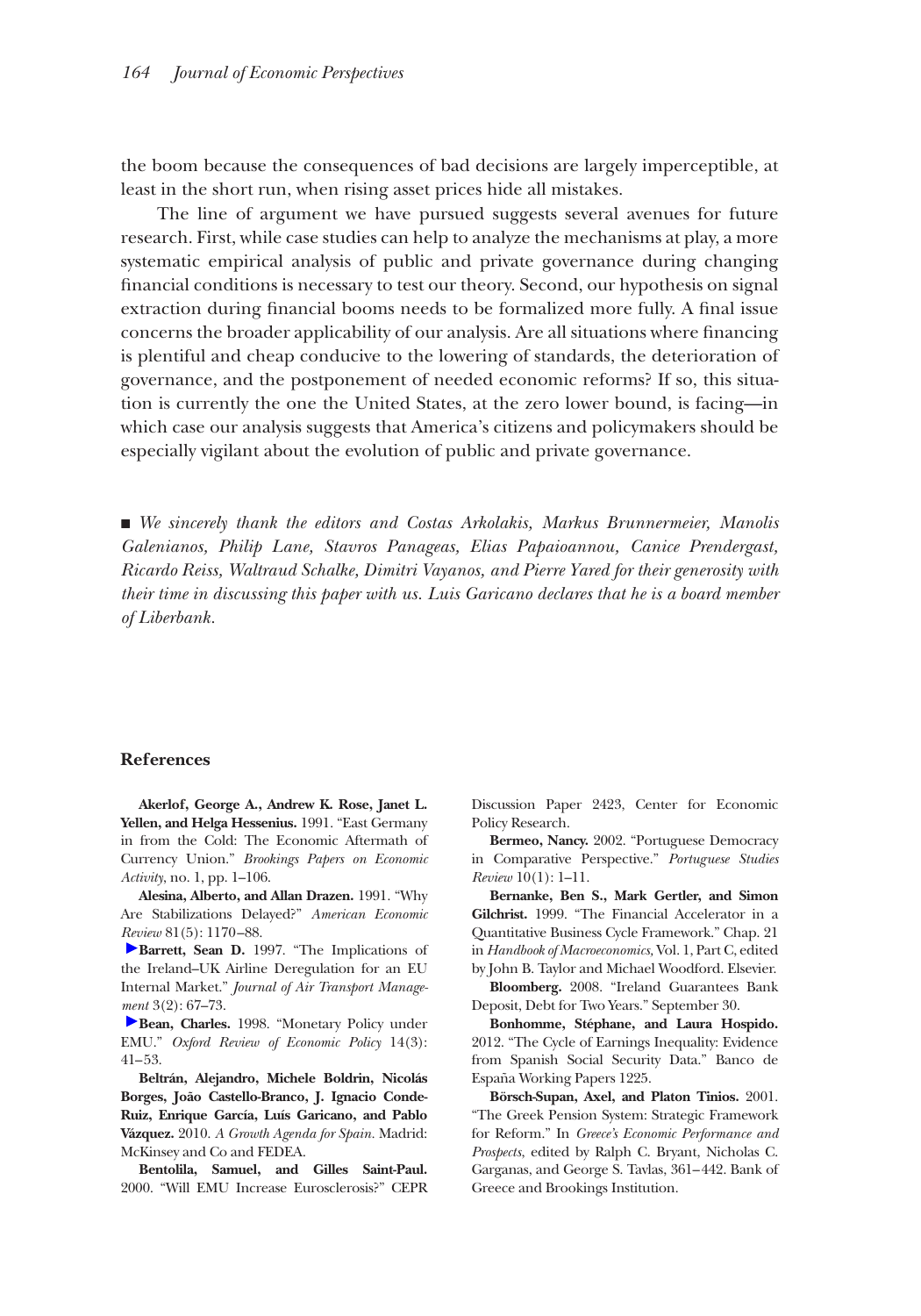**Bover, Olimpia.** 2011. "Efecto de la Rentabilidad de la Vivienda como Inversión sobre las Decisiones de Compra: Evidencia Empírica a partir de la EFF." Bank of Spain, Boletín Económico, May 2011.

**Brown, John Murray.** 2009. "Ahern Admits to [Par](http://pubs.aeaweb.org/action/showLinks?crossref=10.1332%2F030557306775212142)t in Irish Crisis." *Financial Times,* October 15.

**Bruttel, Oliver, and Els Sol.** 2006. "Work First as a European Model? Evidence from Germany and the Netherlands." *Policy and Politics* 34(1): 69 – 89.

**Burnham, James B.** 2003. "Why Ireland Boomed." *Independent Review* 7(4): 537-56.

**Byrne, Elaine A.** 2012. *Political Corruption in Ireland, 1922–2012: A Crooked Harp?* Manchester University Press.

**Carswell, Simon.** 2011. *Anglo Republic: Inside the Bank That Broke Ireland.* Penguin Books, London.

**Casella, Alessandra, and Barry Eichengreen.**  1996. "Can Foreign Aid Accelerate Stabilization?" *Economic Journal* 106(436): 605 – 619.

**Chari, Varadarajan V., and Patrick J. Kehoe.**  2008. "Time Inconsistency and Free-Riding in a Monetary Union." *Journal of Money, Credit and Banking* 40(7): 1329 – 56.

**Costa, Leonor Freire, Pedro Lains, and Susana Münch Miranda.** 2011. *Hist*ó*ria Econ*ó*mica de Portugal, 1143–2010.* Lisbon: Esfera dos Livros.

**Cuñat, Vicente, and Luis Garicano.** 2009. "Did Good Cajas Extend Bad Loans? The Role of Governance and Human Capital in Cajas' Portfolio Decisions." FEDEA Annual Conference at Bank [of Spain, 2009. http://www.crisis09.es/mono](http://www.crisis09.es/monografia2009/cajas.html) grafia 2009/cajas.html.

**Cuñat, Vicente, and Luis Garicano.** 2010. "¿ Concedieron las cajas 'buenas' créditos 'malos'? Gobierno corporativo, capital humano y carteras de créditos." Chapter 6 in *La Crisis de la Economía Española*, Fedea Monograph, edited by Samuel Bentolila, Michele Boldrin, Javier Díaz-Giménez, [and Juan J. Dolado. Descargar. http://www.crisis09](http://www.crisis09.es/cajas.html) .es/cajas.html.

**Drazen, Allan.** 2000. *Political Economy in Macro[econ](http://pubs.aeaweb.org/action/showLinks?crossref=10.1080%2F13501760500160631)omics.* Princeton University Press.

**Featherstone, Kevin.** 2005. "'Soft' Co-ordination Meets 'Hard' Politics: The European Union and Pension Reform in Greece." *Journal of European*  Public Policy 12(4): 733-50.

**Fernández Ordóñez, Miguel Angel.** 2003 "El legado de Rato." *El País*, September 11.

**Fernández-Villaverde, Jesús, and Juan F. Rubio-Ramírez.** 2009. "Una Propuesta de Política Fiscal ante la Crisis." In *La Crisis de la Economía Española: Lecciones y Propuestas.* Madrid: FEDEA.

**Fernández-Villaverde, Jesús, Luis Garicano, and Tano Santos.** 2013. "Political Credit Cycles: The Case of the Euro Zone." NBER Working Paper 18899.

Fishman, Robert M. 2005. "Legacies of Democratizing Reform and Revolution: Portugal and Spain Compared." Working Paper 1-05, Instituto de Ciências Sociais, Lisbon.

**Gelb, Alan H.** 1988. *Oil Windfalls: Blessing or Curse?* Oxford University Press and World Bank Research Publications.

**González, Libertad, and Francesc Ortega.** 2009. "Immigration and Housing Booms: Evidence from Spain." CReAM Discussion Paper 0919, Center for Research and Analysis of Migration, University [Col](http://pubs.aeaweb.org/action/showLinks?crossref=10.3167%2Fgps.2010.280207)lege London.

**Hassel, Anke.** 2010. "Twenty Years after German Unification: The Restructuring of the German Welfare and Employment Regime." *German Politics [and](http://pubs.aeaweb.org/action/showLinks?crossref=10.1016%2Fj.electstud.2006.03.002) Society* 28(2): 102–15.

**Helms, Ludger.** 2007. "The German Federal Election, September 2005." *Electoral Studies* 26(1): 223 –27.

**Honohan, Patrick.** 2010. "The Irish Banking Crisis, Regulatory and Financial Stability Policy, 2003–2008: A Report to the Minister for Finance by the Governor of the Central Bank." Available [at: http://www.bankinginquiry.gov.ie/Preliminary](http://www.bankinginquiry.gov.ie/Preliminary_Reports.aspx) [\\_Re](http://pubs.aeaweb.org/action/showLinks?crossref=10.1353%2Feca.2002.0007)ports.aspx.

**Honohan, Patrick, and Brendan Walsh.** 2002. "Catching up with the Leaders: The Irish Hare." *Brookings Papers on Economic Activity* 33(1): 1–78.

**Jacobi, Lena, and Jochen Kluve.** 2007. "Before and After the Hartz Reforms: The Performance of Active Labour Market Policy in Germany." *Zeitschrift für ArbeitsmarktForschung – Journal for Labor Market Research* 40(1): 45 – 64.

**James, Harold.** 2012. *Making the European Monetary Union.* Cambridge: Belknap Press.

**Juan, Jorge.** 2011. *Nada es Gratis: Cómo Evitar la Década Perdida tras la Década Prodigiosa.* Barcelona: [Edi](http://pubs.aeaweb.org/action/showLinks?system=10.1257%2Fjep.26.3.49)ciones Destino.

**Lane, Philip R.** 2012. "The European Sovereign Debt Crisis." *Journal of Economic Perspectives* 26(3):  $49 - 68.$ 

**Lane, Philip R., and Peter McQuade.** 2012. "Domestic Credit Growth and International Capital Flows." [http://www.bde.es/investigador](http://www.bde.es/investigador/papers/sie1210.pdf) /papers/sie1210.pdf.

**Lyons, Tom, and Brian Carey.** 2011. *The FitzPatrick Tapes: The Rise and Fall of One Man, One [Ban](http://pubs.aeaweb.org/action/showLinks?crossref=10.1080%2F01402380008425370)k, and One Country.* London: Penguin Books.

**Manow, Philip, and Eric Seils.** 2000. "The Employment Crisis of the German Welfare State." *[Wes](http://pubs.aeaweb.org/action/showLinks?crossref=10.1007%2Fs10663-006-9013-0)t European Politics* 23(2): 137– 60.

Marinheiro, Carlos. 2006. "The Sustainability of Portuguese Fiscal Policy from a Historical Perspective." *Empirica* 33(2): 155 –179 (updated in 2011: [http://www4.fe.uc.pt/carlosm/research/pdf](http://www4.fe.uc.pt/carlosm/research/pdf/Data-CMarinheiro2006-Update2011.xlsx) /Data-CMarinheiro2006-Update2011.xlsx).

**Mitsopoulos, Michael, and Theodore Pelagidis.**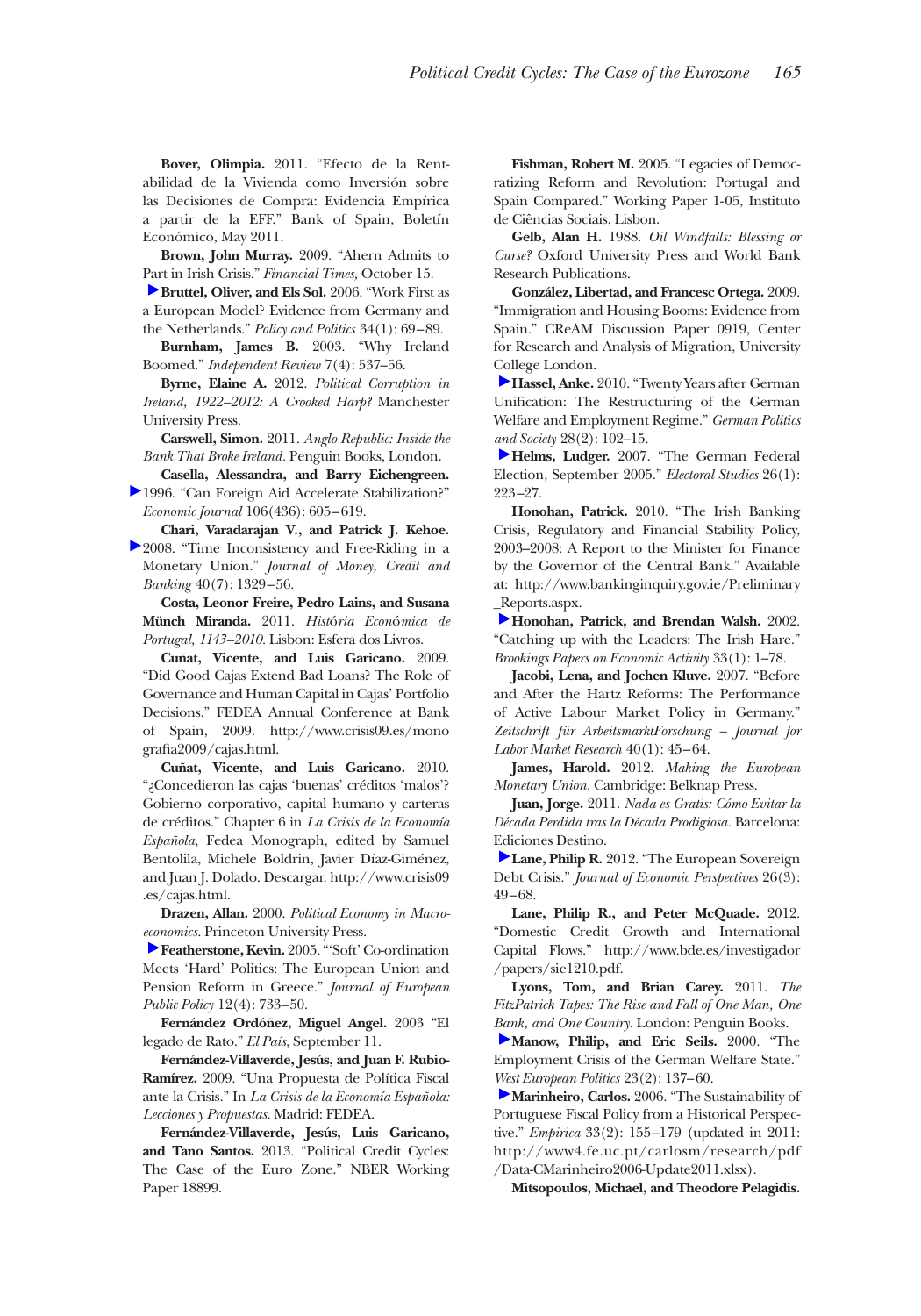2012. *Understanding the Crisis in Greece*, Revised edition. London: Palgrave MacMillan.

**North, Douglass C.** 1990. *Institutions, Institutional Change, and Economic Performance.*  Cambridge University Press.

**Nyberg, Peter [Commission of Investigation into the Banking Sector in Ireland].** 2011. "Misjudging Risk: Causes of the Systemic Banking Crisis in Ireland." Available at: http://www [.bankinginquiry.gov.ie/. \[The author listed on the](http://www.bankinginquiry.gov.ie/)  document is "Commission of Investigation into the Banking Sector in Ireland" but according to the webpage, "Peter Nyberg was appointed by the Minister as the Sole Member of the Commission and is fully responsible for the contents of the [Rep](http://pubs.aeaweb.org/action/showLinks?crossref=10.1111%2F1467-9248.00423)ort."]

**O'Donnell, Owen, and Platon Tinios.** 2003. "The Politics of Pension Reform: Lessons from Public Attitudes in Greece." *Political Studies* 51(2): 262– 81.

**OECD.** 2009. *Pensions at a Glance 2009: Retirement-Income Systems in OECD Countries*. Organisation for Economic Co-operation and Development.

**OECD.** 2011. *Greece: Review of the Central Administration.* OECD Public Governance Reviews. Organisation for Economic Co-operation and [Dev](http://pubs.aeaweb.org/action/showLinks?crossref=10.1111%2Fj.1468-0297.2009.02280.x)elopment.

**O'Mahony, Mary, and Marcel P. Timmer.** 2009. "Output, Input and Productivity Measures at the Industry Level: the EU KLEMS Database." *Economic Journal* 119(538): F374 – F403.

Papademos, Lucas D. 2001. "Opening Address: The Greek Economy: Performance and Policy Challenges." In *Greece's Economic Performance and Prospects*, edited by Ralph C. Bryant, Nicholas C.

Garganas, and George S. Tavlas, xxxiii–xxxix. Bank of Greece and Brookings Institution.

**Rae, David, and Paul van de Noord.** 2006. "Ireland's Housing Boom: What Has Driven It and Have Prices Overshot?" OECD Economics Department Working Paper 492.

**Reinhart, Carmen M., and Kenneth Rogoff.**  2009. *This Time Is Different: Eight Centuries of Financial Folly.* Princeton University Press.

**Sachs, Jeffrey D., and Andrew Warner.** 1995. "Economic Reform and the Process of Global Integration." *Brookings Papers on Economic Activity* no. 1, pp 1– 95.

**Somerville, R. Andrew.** 2007. "Housing Tenure in Ireland." *Economic and Social Review* 38(1): 107–134.

**Streeck, Wolgang, and Christine Trampusch.**  2005. "Economic Reform and the Political Economy of the German Welfare State." *Politics of Economic Reform in Germany*, Special Issue, [pp.](http://pubs.aeaweb.org/action/showLinks?crossref=10.1016%2FS0022-1996%2899%2900014-8) 174– 95.

**Svensson, Jakob.** 1999. "Foreign Aid and Rent-Seeking." *Journal of International Economics* 51(2): 437– 461.

**Torres, Francisco.** 2006. "A Convergência Monetária: Portugal e a União Europeia." Working Papers de Economia 39, Departamento de Economia, Gestão e Engenharia Industrial, Universidade de Aveiro.

**Vamvakidis, Athanasios.** 2007. "External Debt and Economic Reform: Does a Pain Reliever Delay the Necessary Treatment." IMF Working Paper 07/50.

**Whelan, Karl.** 2010. "Policy Lessons from Ireland's Latest Depression." *Economic and Social Review*  $41(2)$ : 225-54.